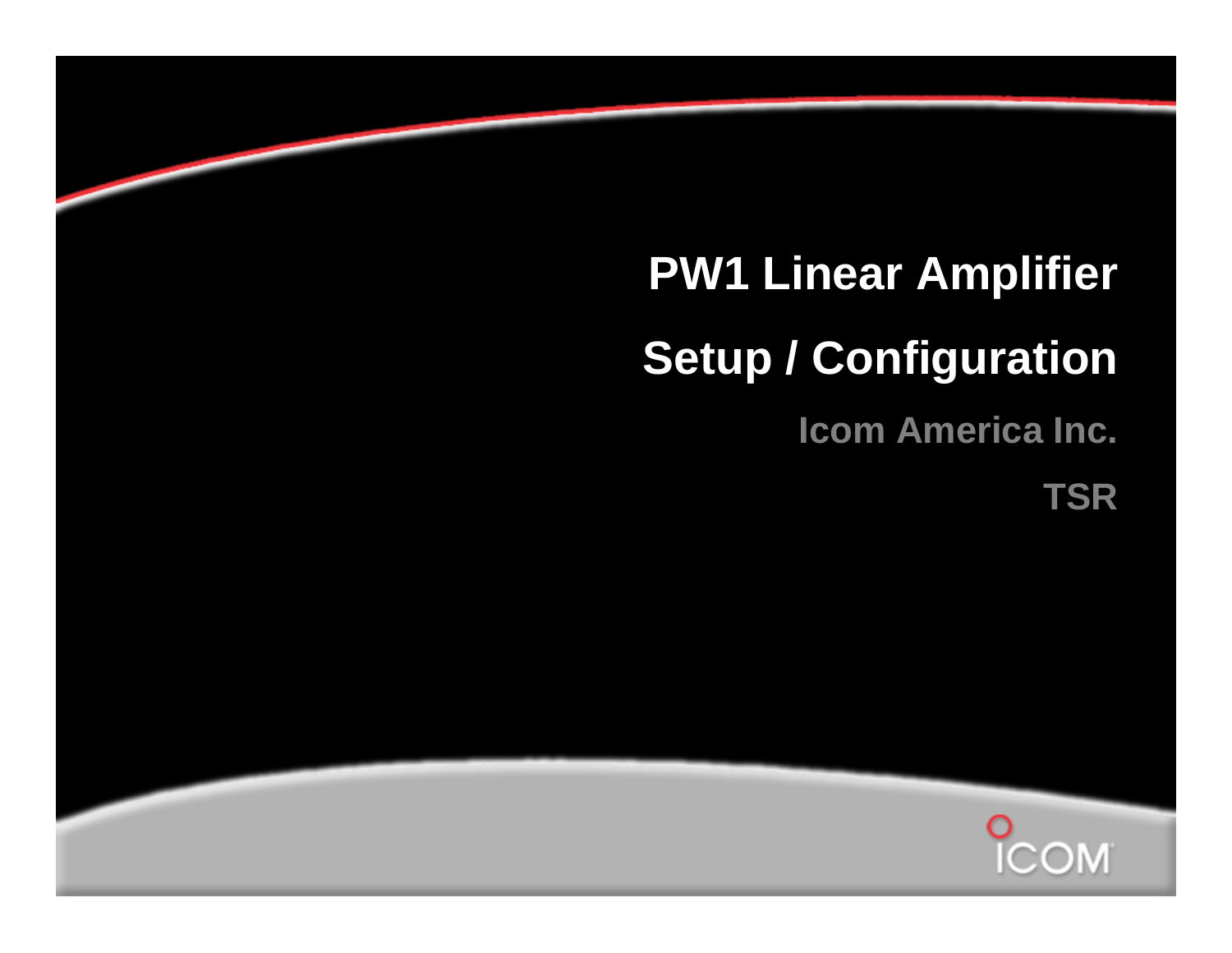## **Setting up the Icom PW1**

#### **Prerequisites: Using Exciters**

The exciter's ALC input must be compatible with the PW1's ALC output (negative-going, 0 -4V)

Icom recommends using a relay buffer for keying the PW1 when using a non-Icom radio

**Important**: Do not connect the PW1 to any exciter not equipped with a compatible ALC input. This could damage the PW1.

#### **Using the PW1 with 1 or 2 Icom exciters**

- Physical connections (1 radio)
- Physical connections (2 radios)
- "Synchronization"
- Setting the ALC levels

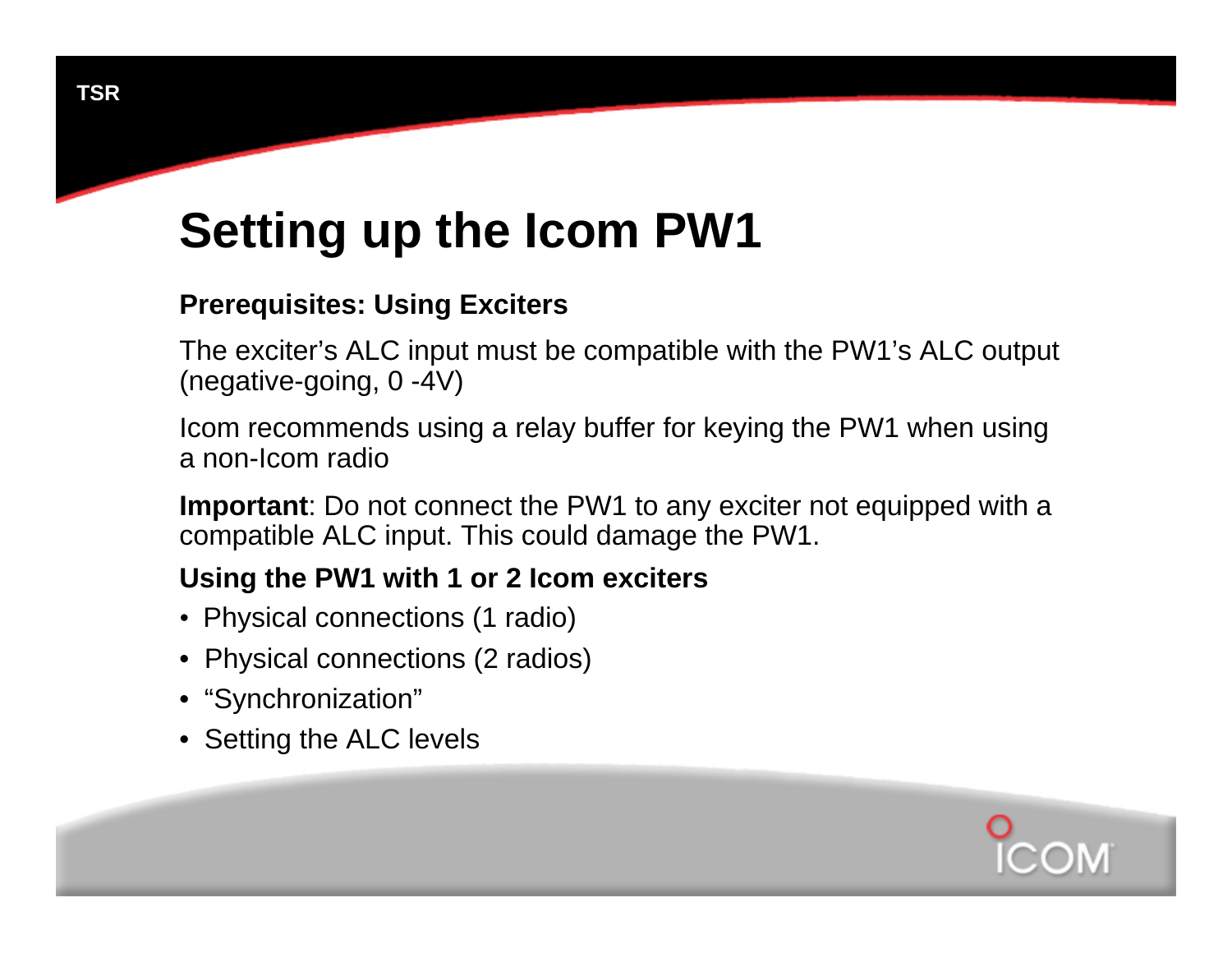#### There are only 3 cables required between the PW1 and an Icom radio.



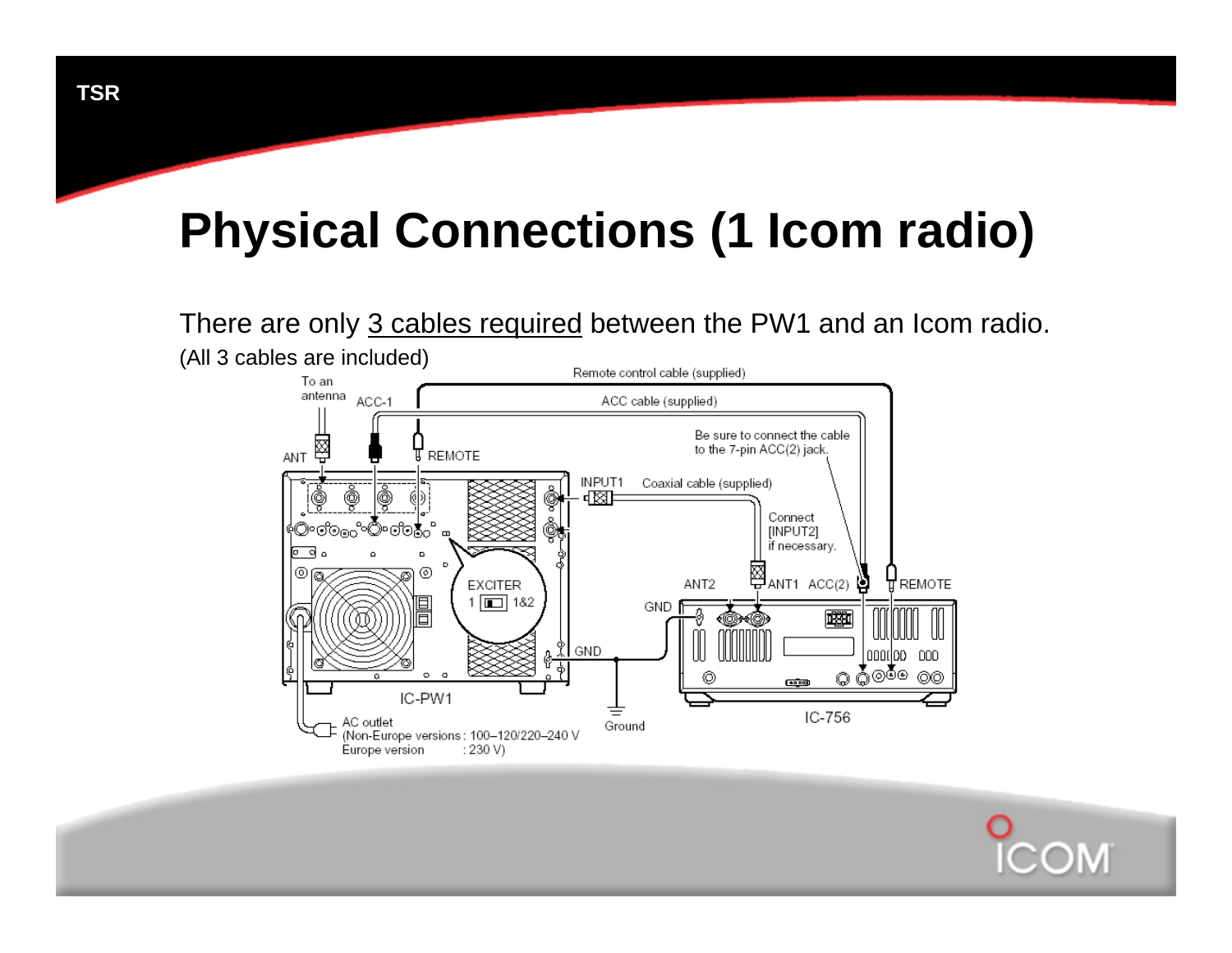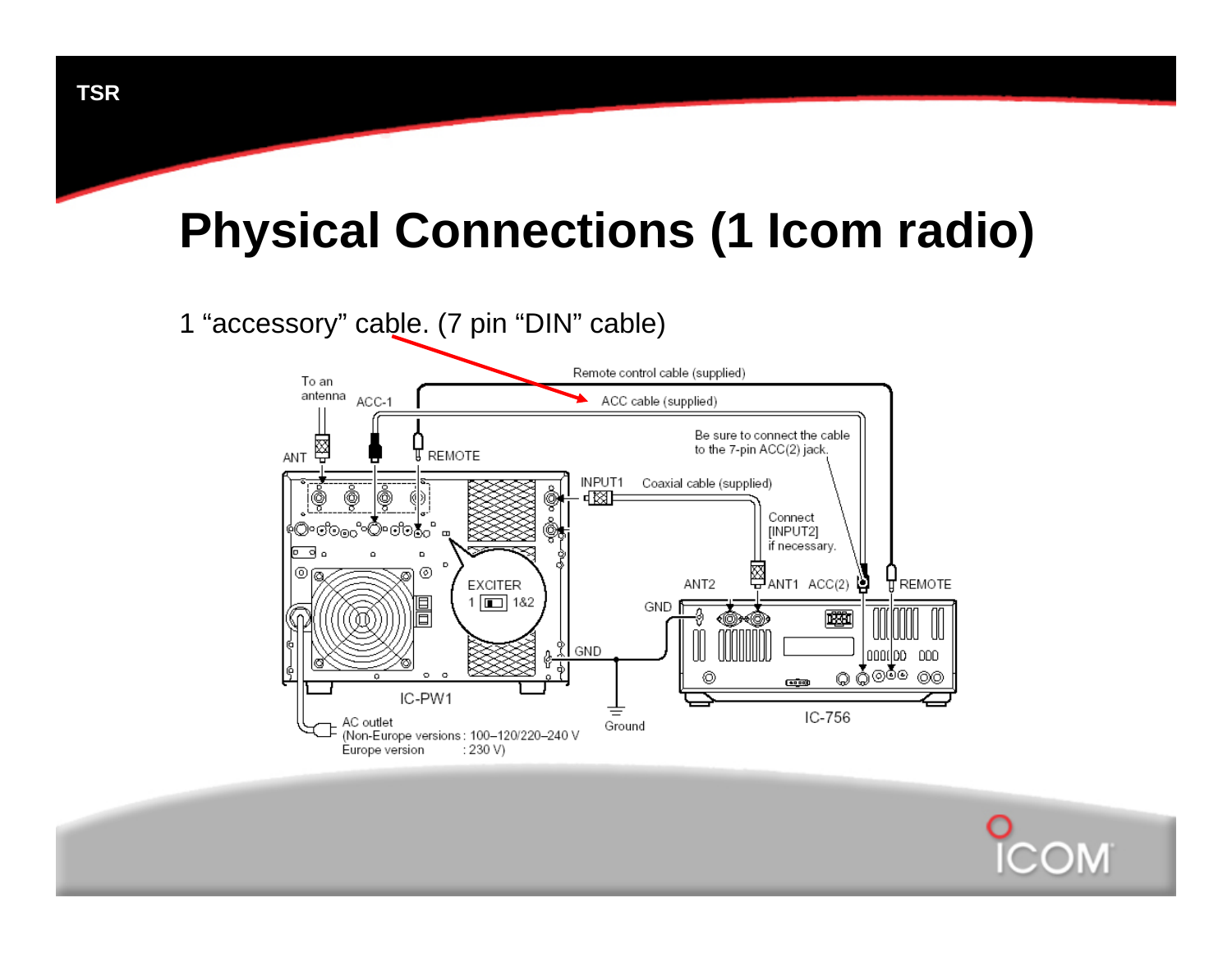

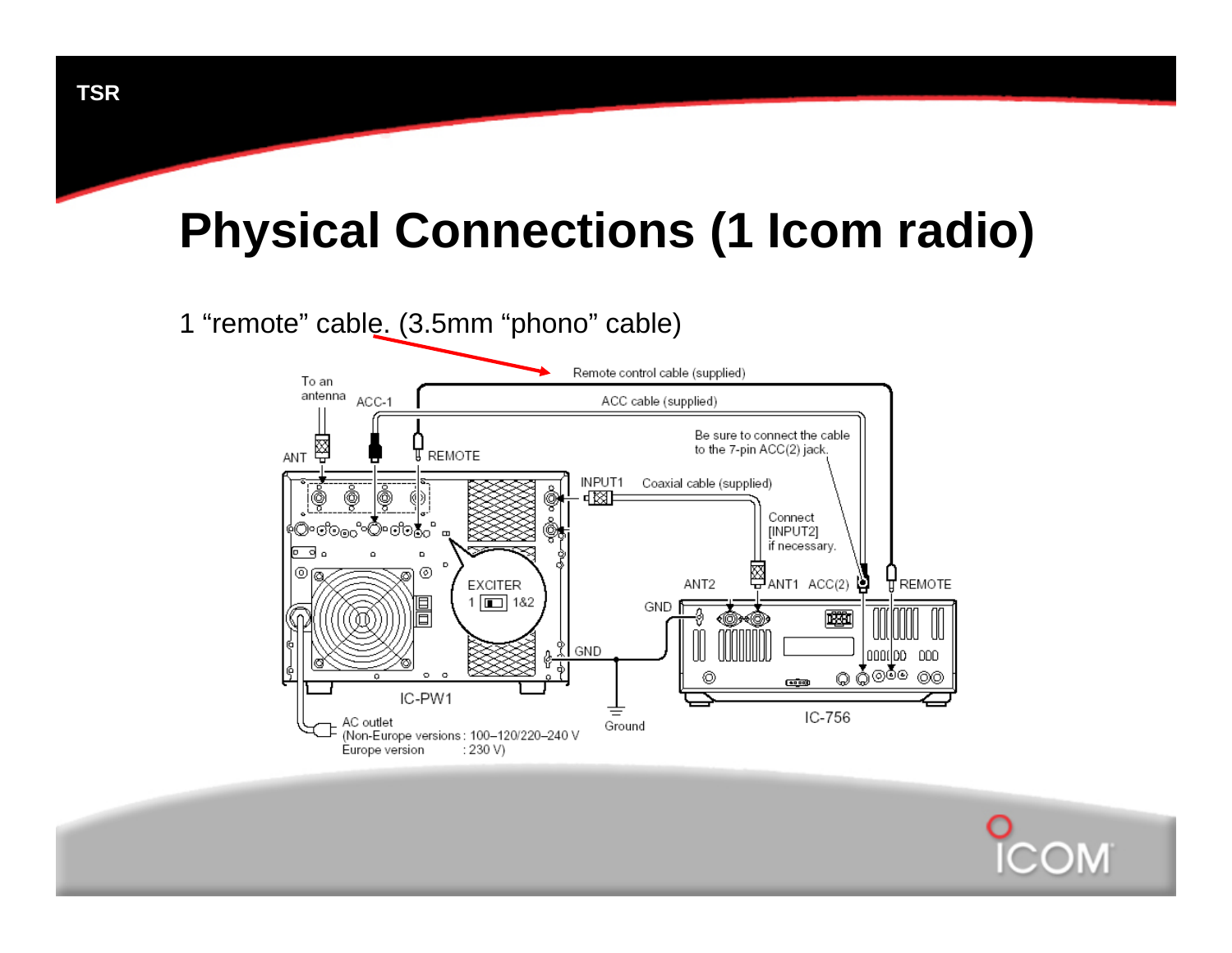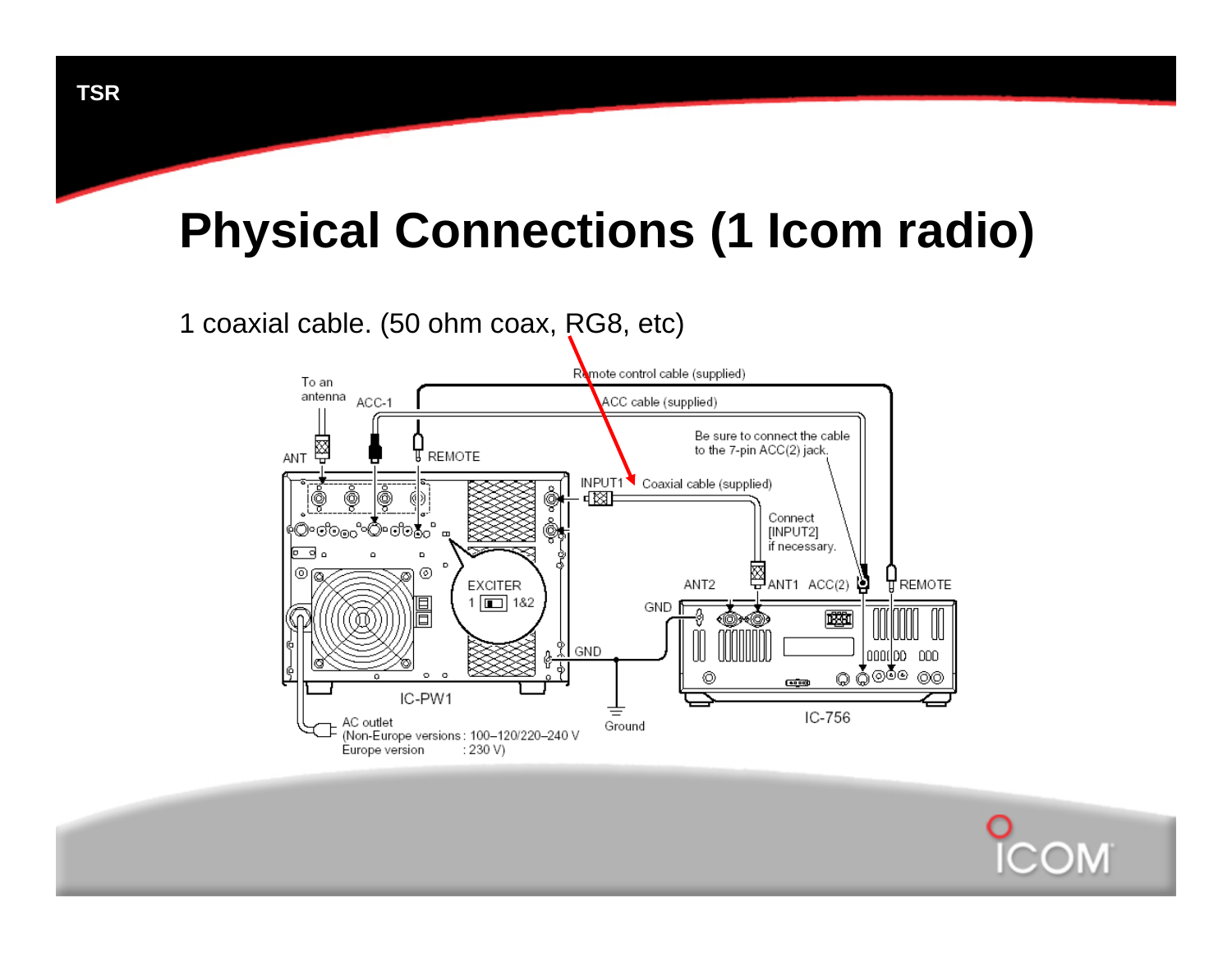The IC-718, 706 series or IC-7000 will also require the optional OPC 599 adapter.

• Using a 13-pin ACC socket (IC-706 series)



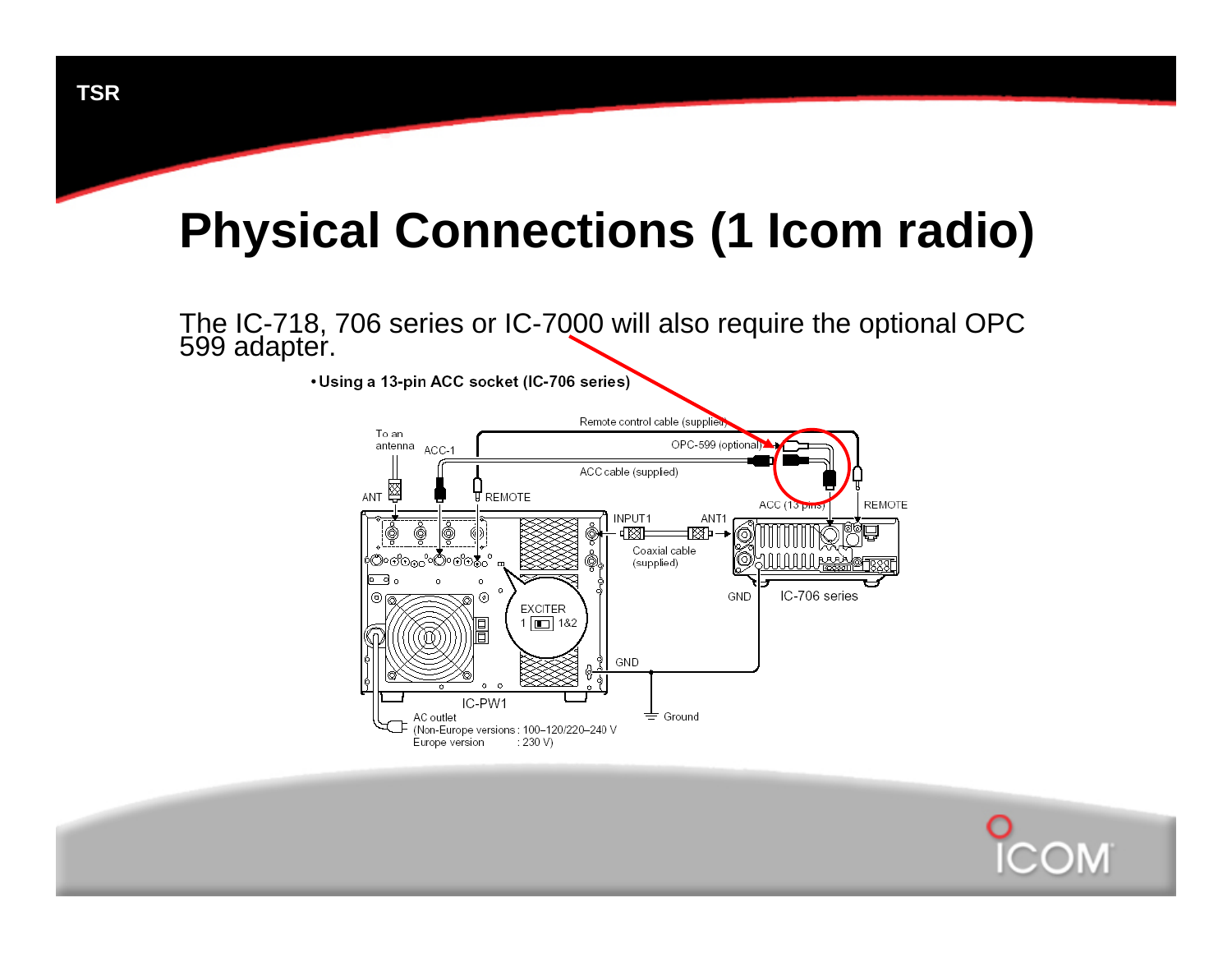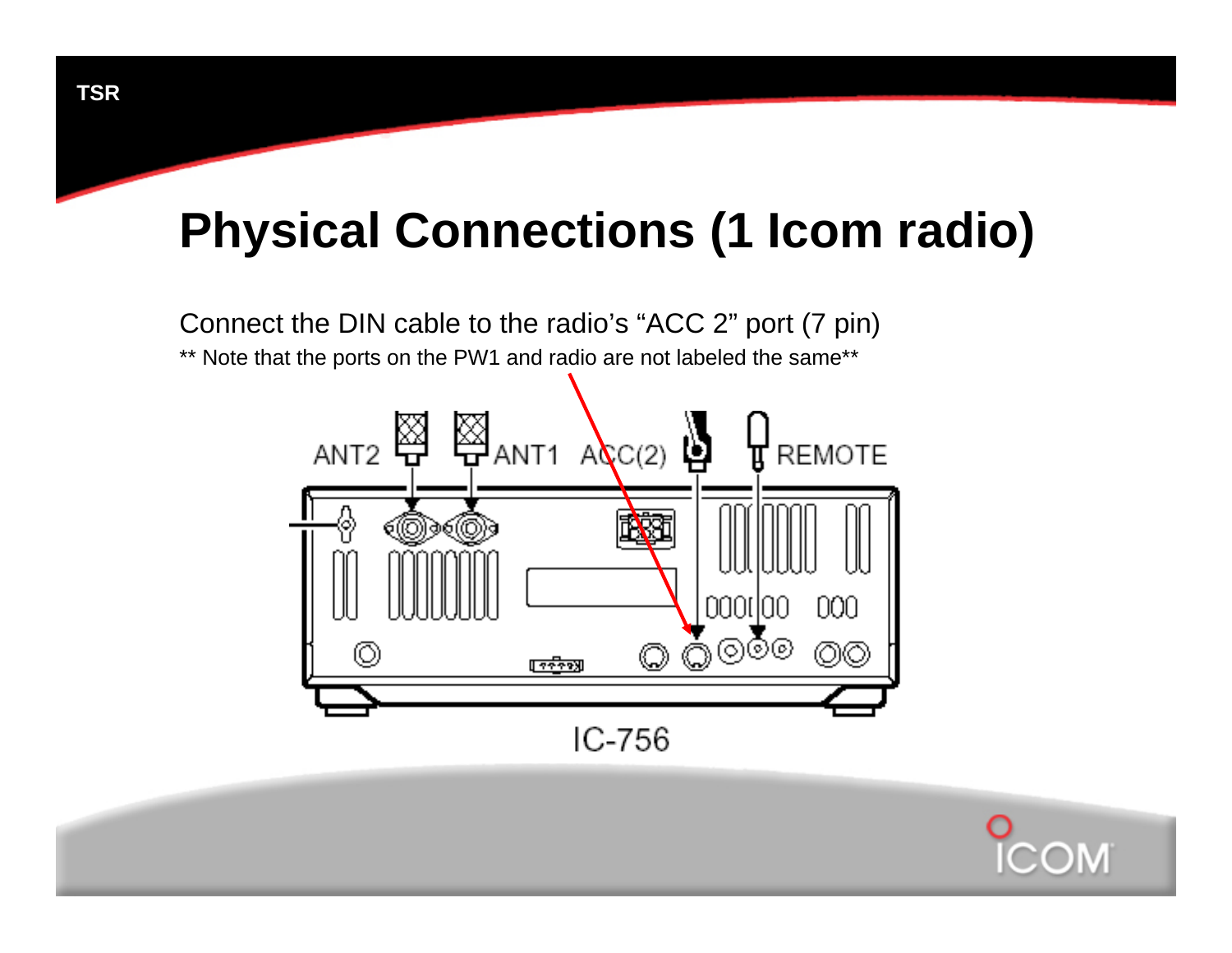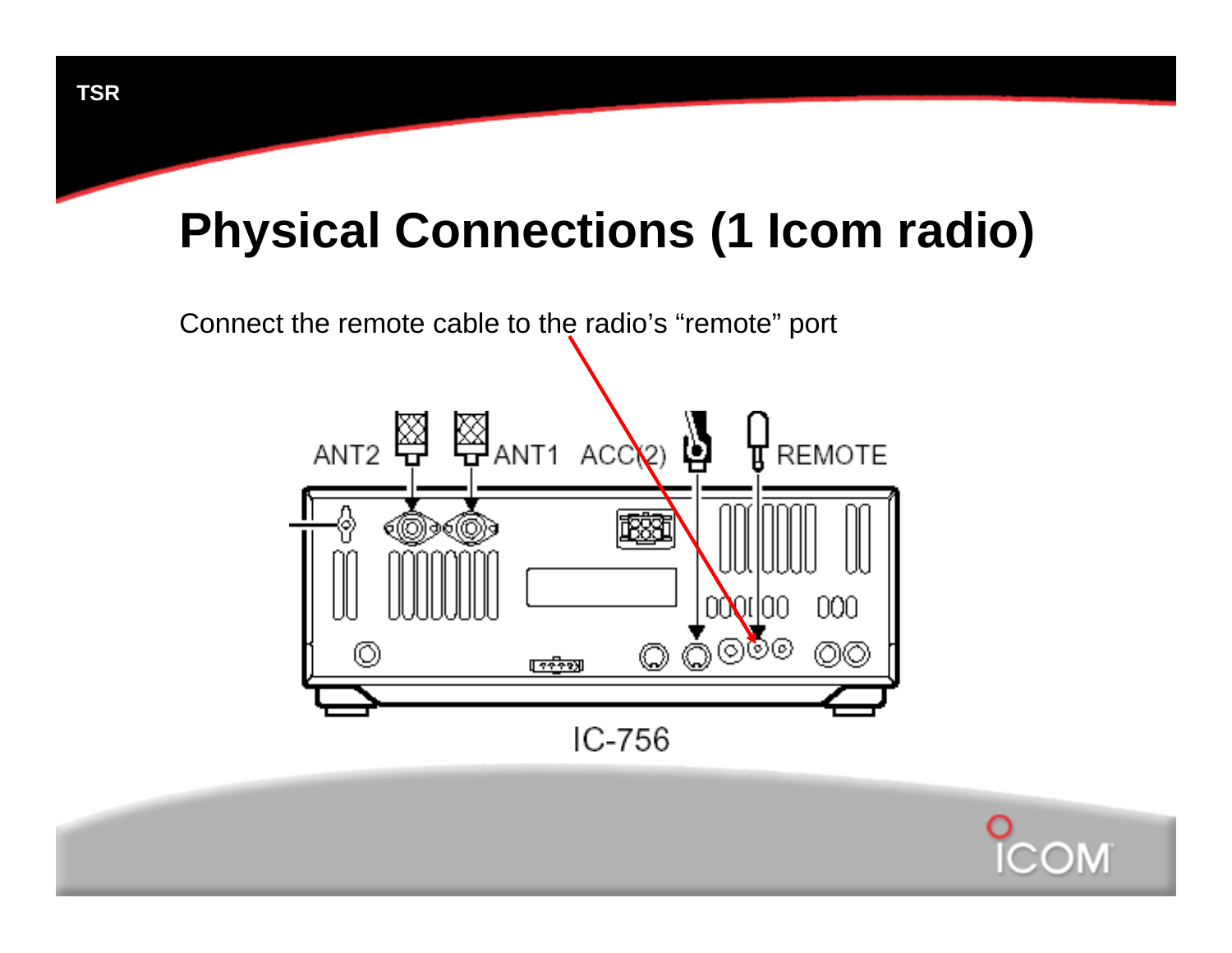

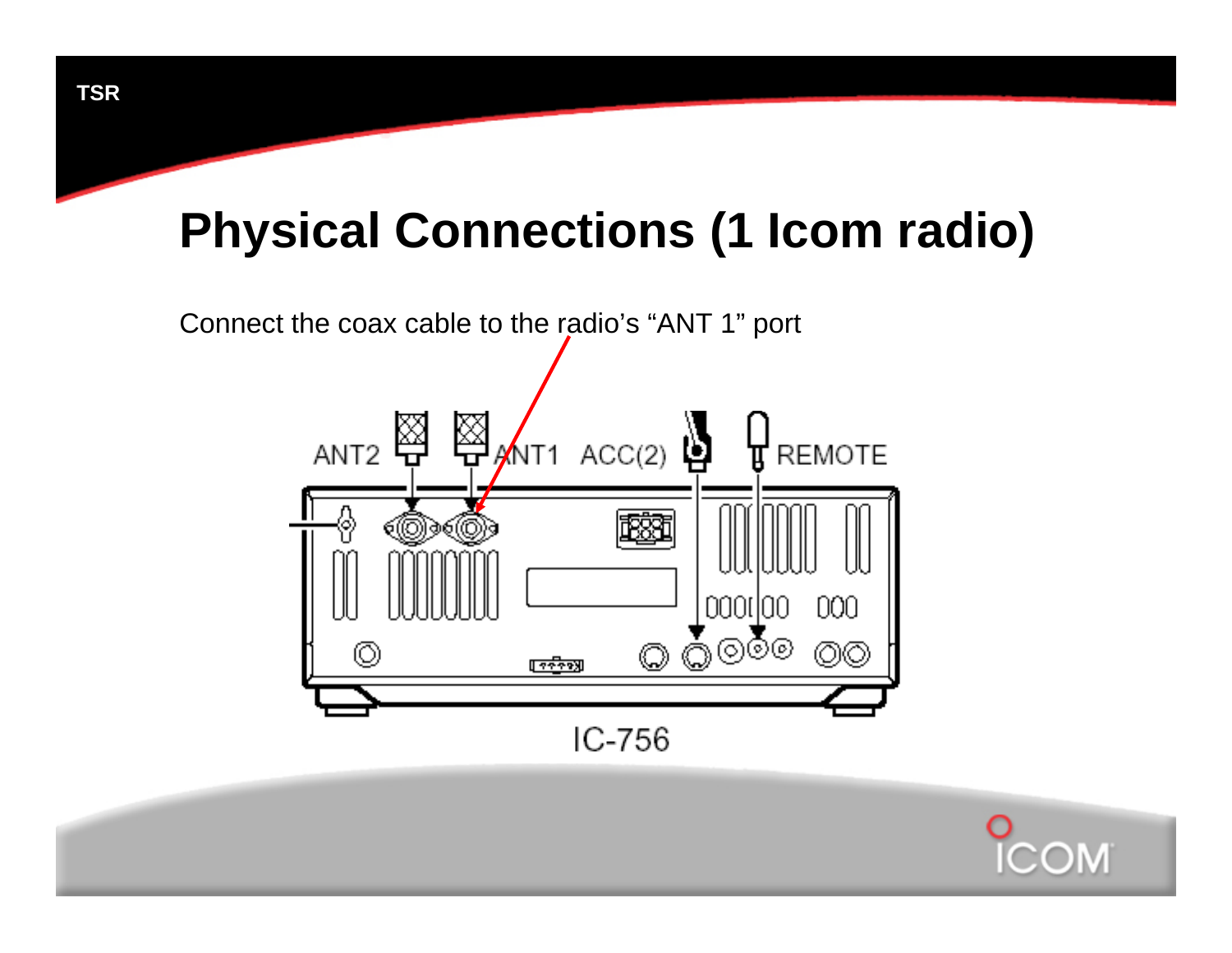

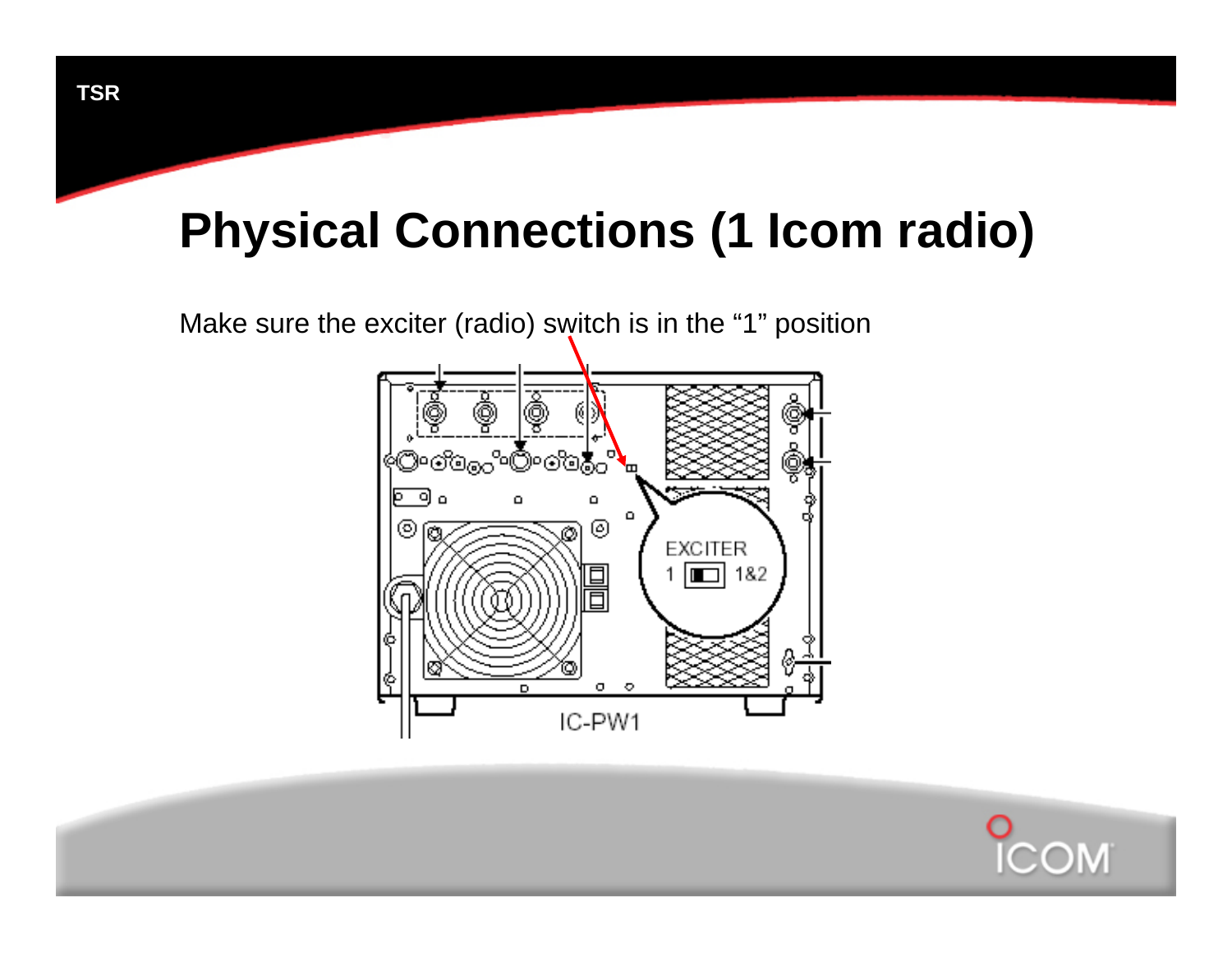

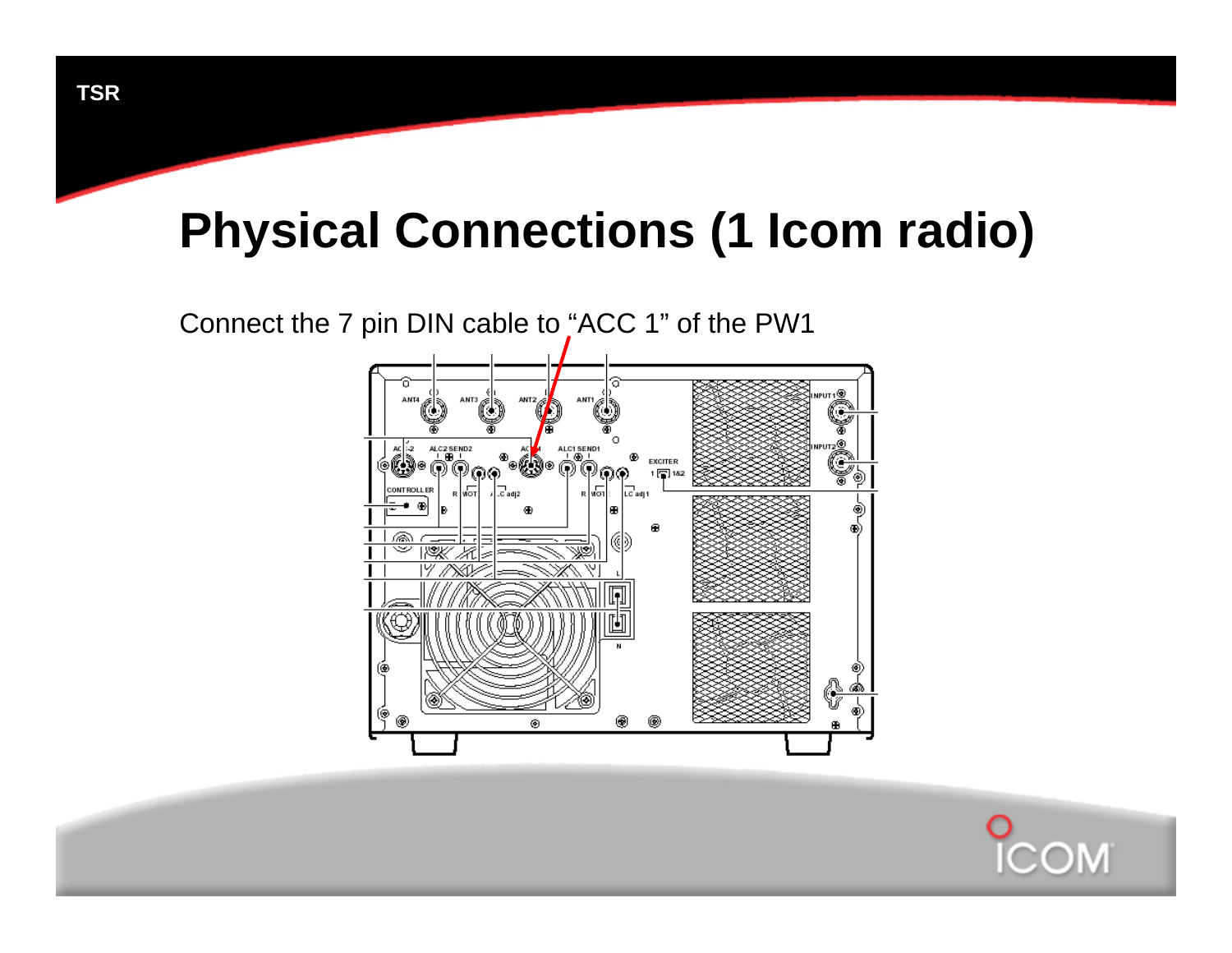

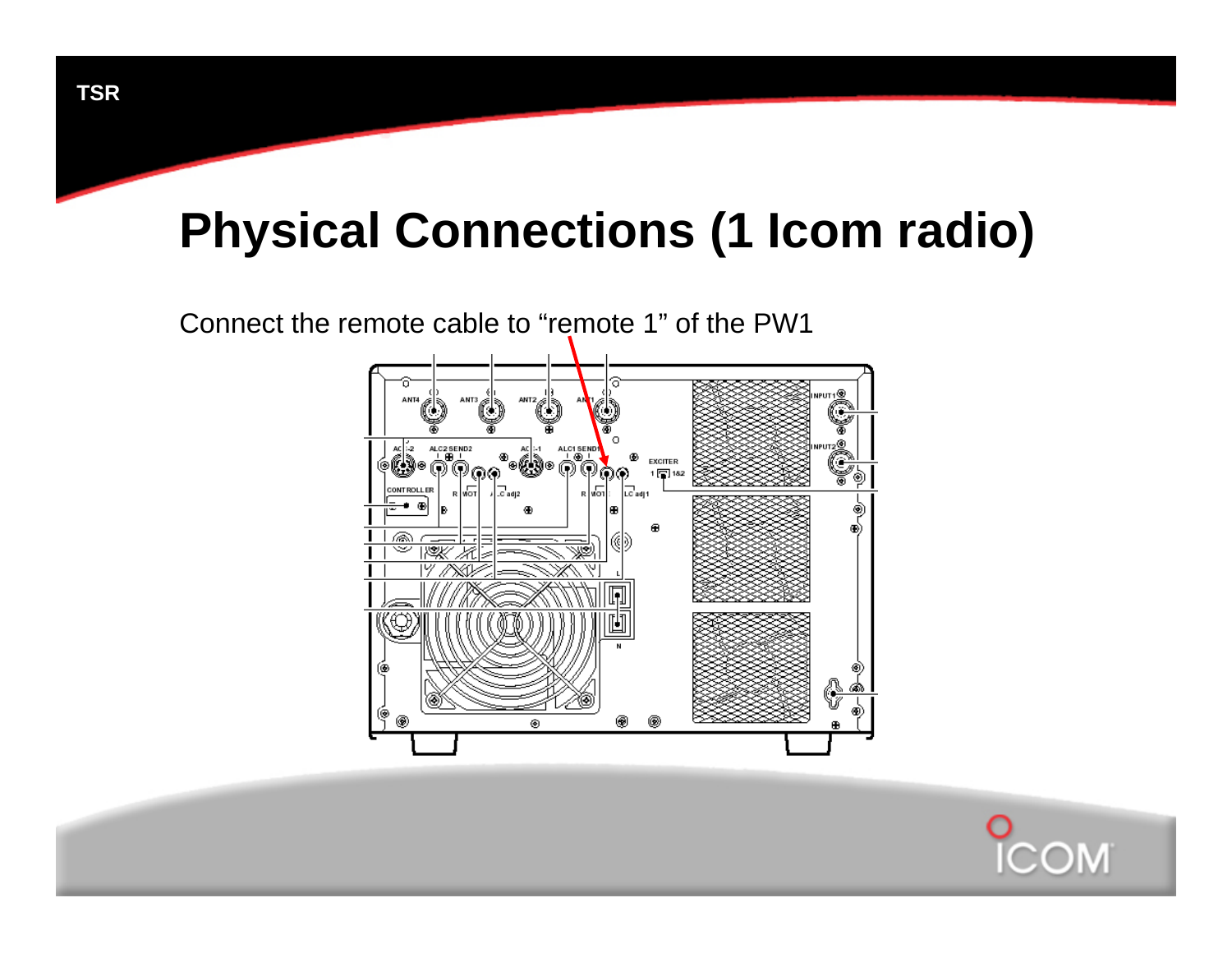

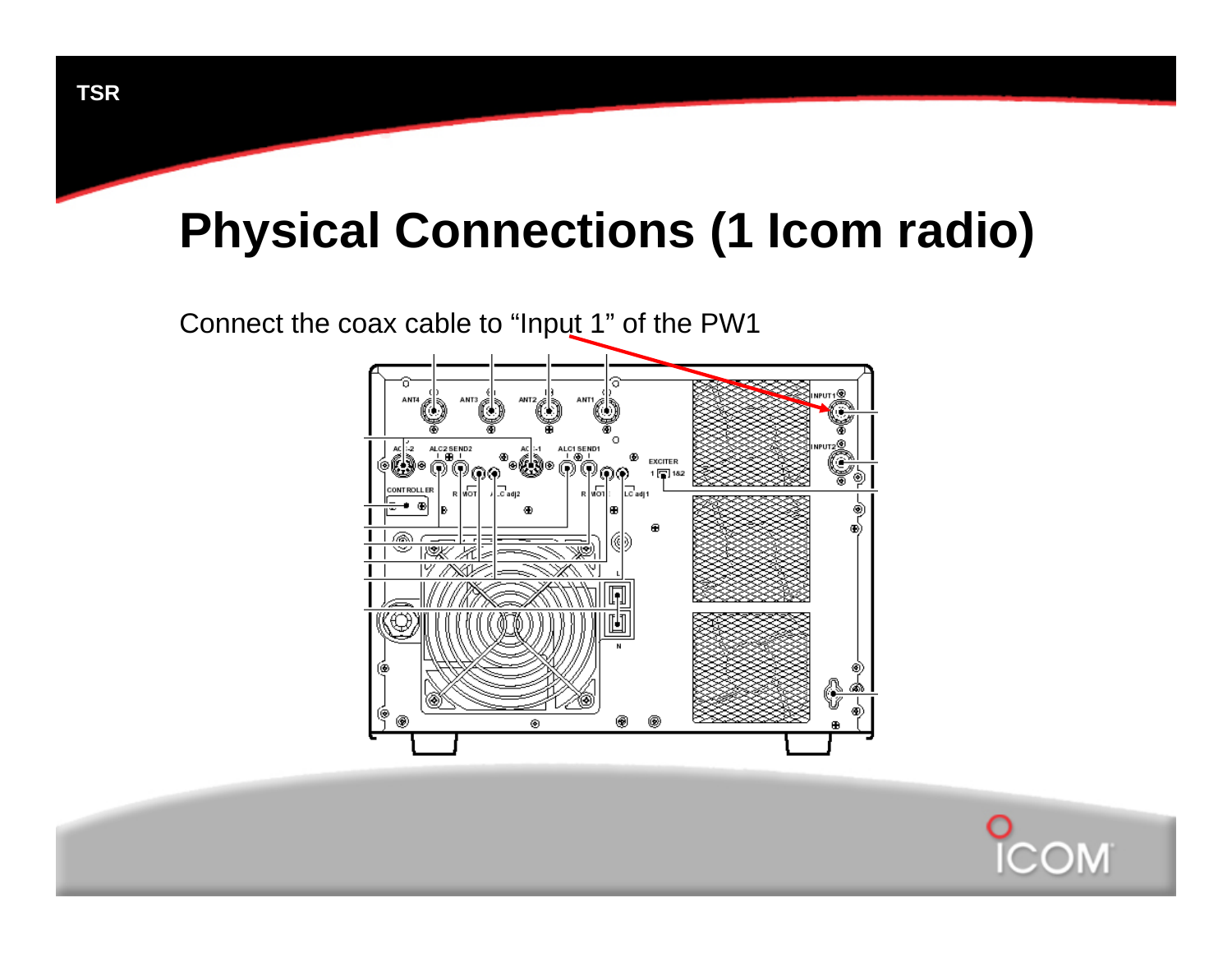

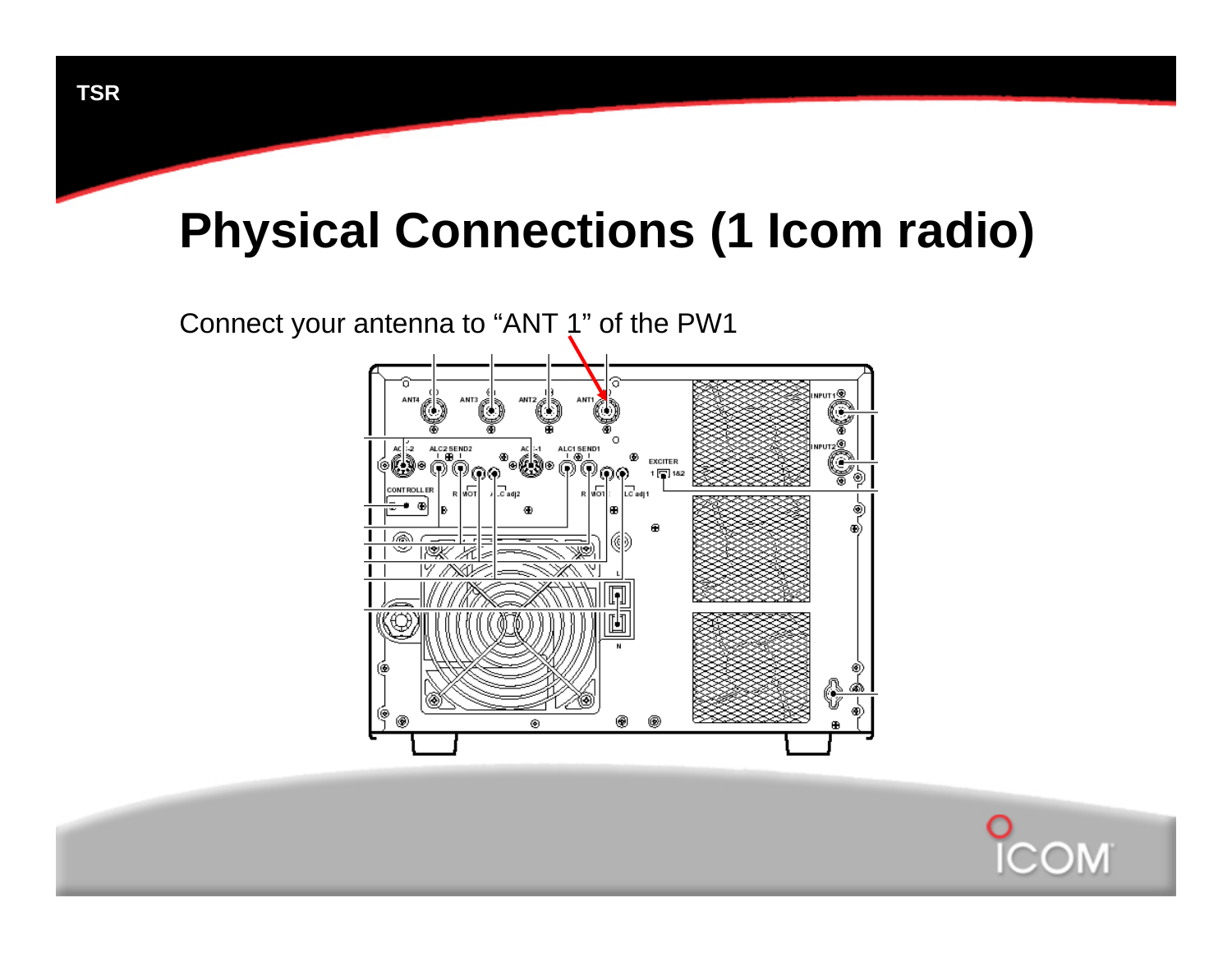

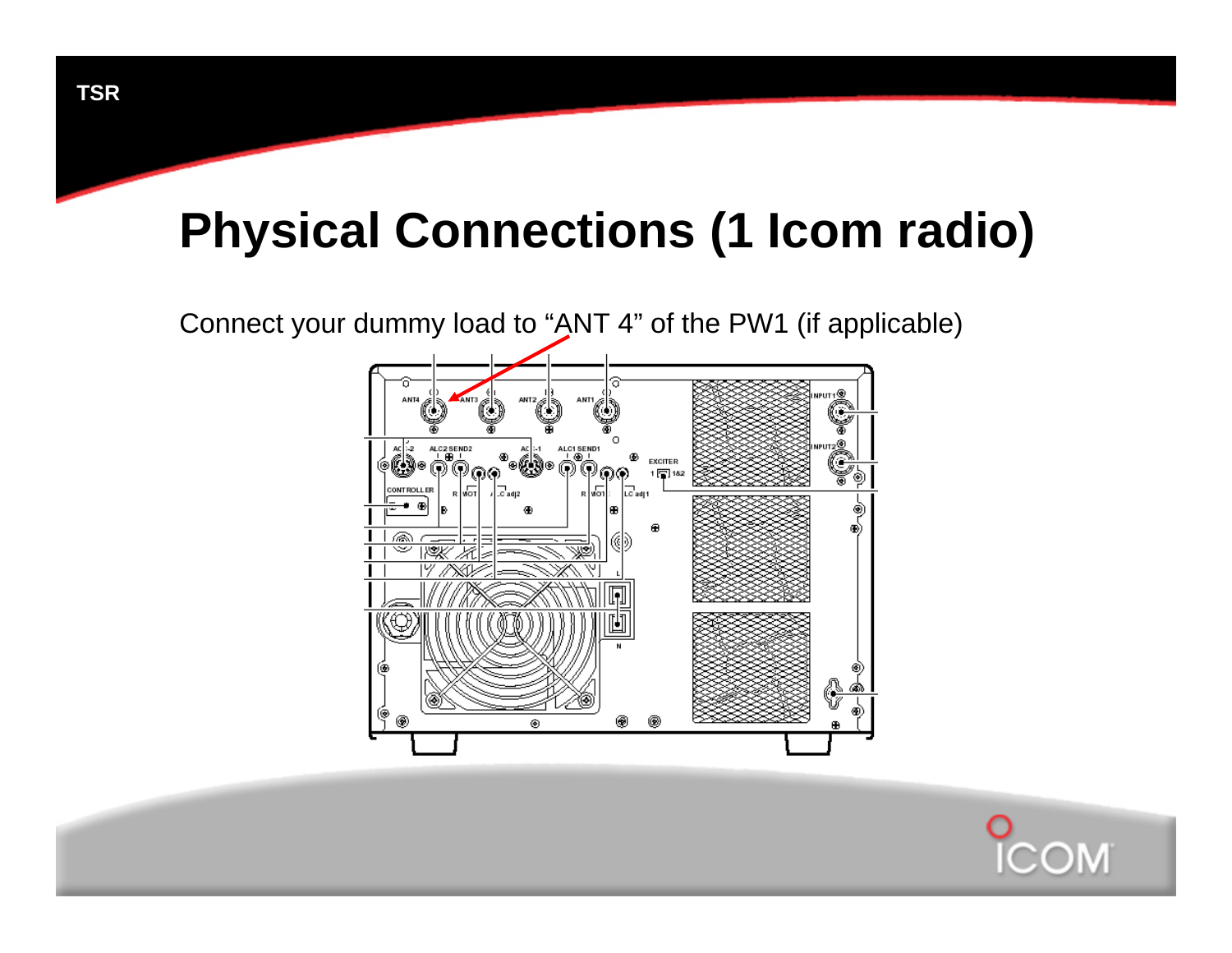

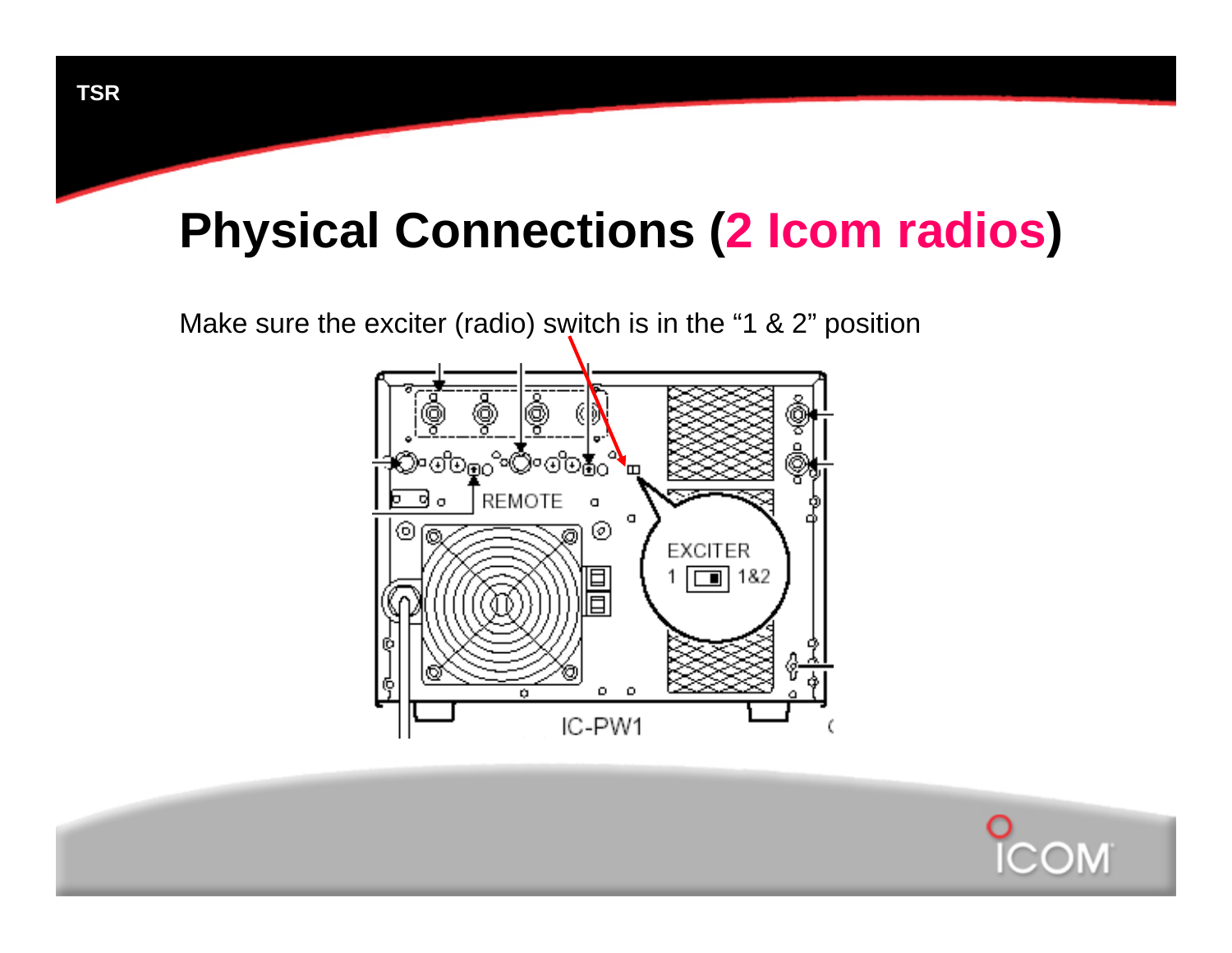



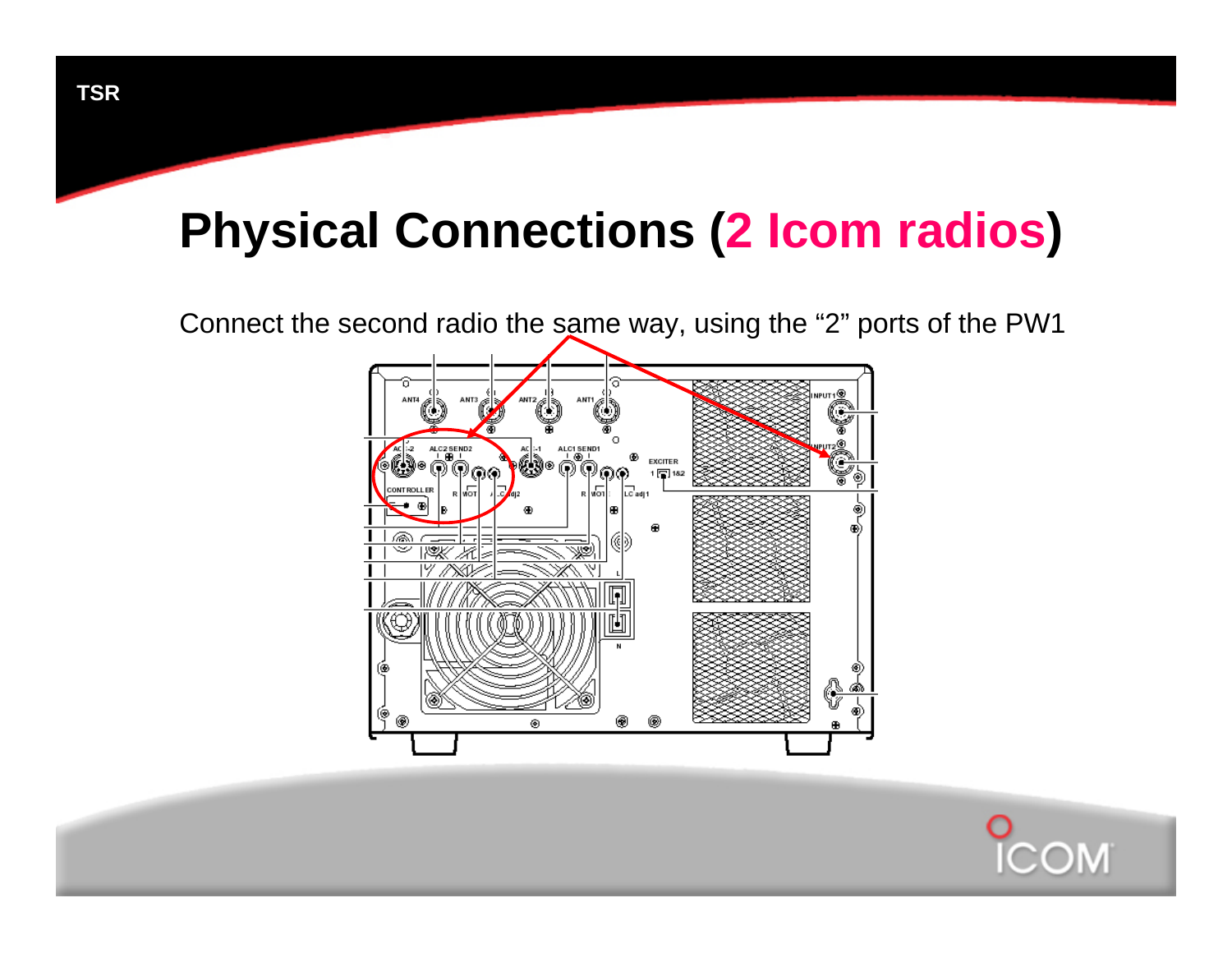The PW1 will automatically change bands, as needed, when the radio frequency is changed.

Synchronization may not be possible with a non-Icom radio.

The synchronization commands are CI-V commands sent from the<br>radio via the remote cable.

Use of a CT-17 is not recommended with the PW1.

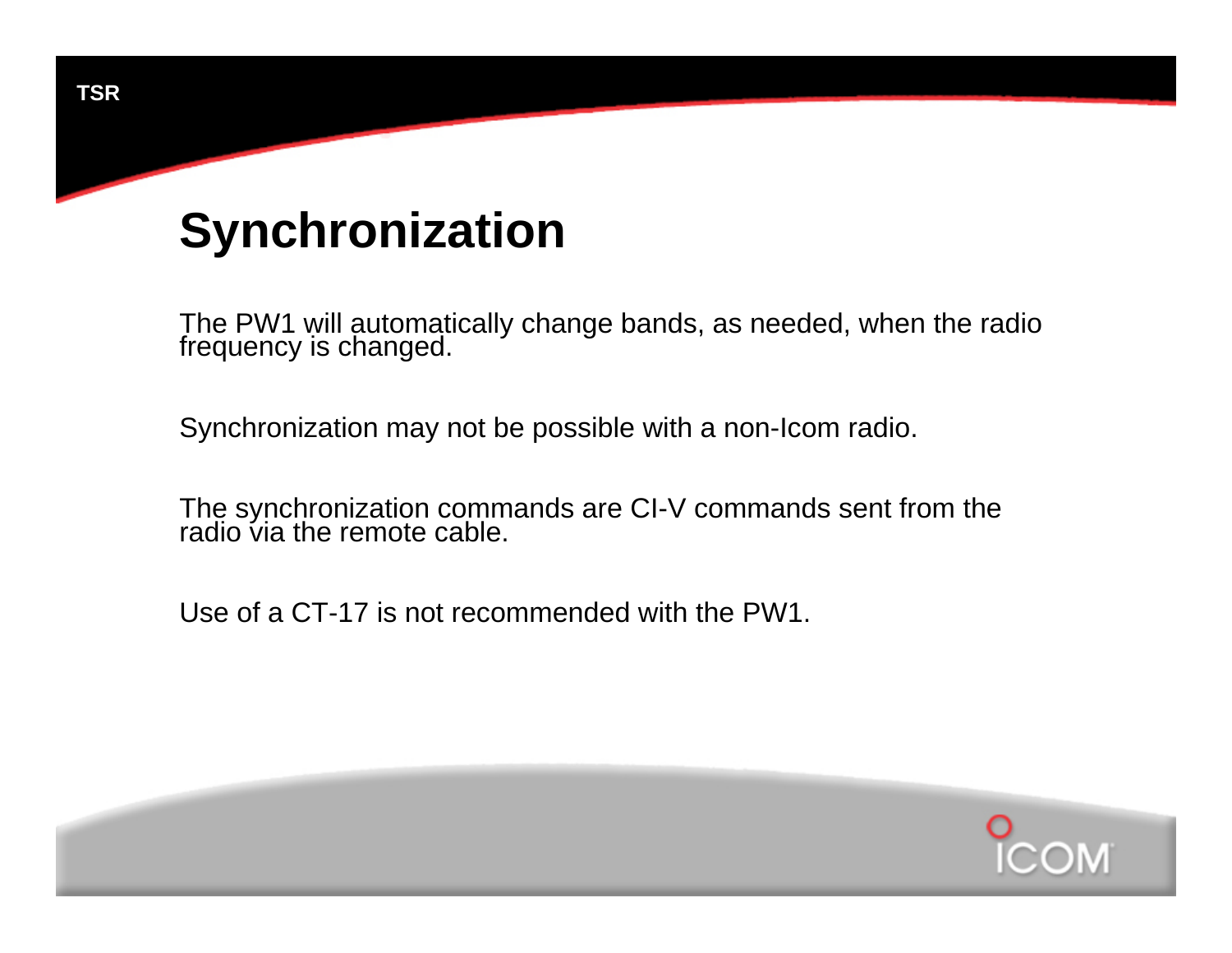First, make sure your radio is off, then perform a reset of the PW1 by pressing and holding the [UP] and [DOWN] buttons while turning the PW1 on.



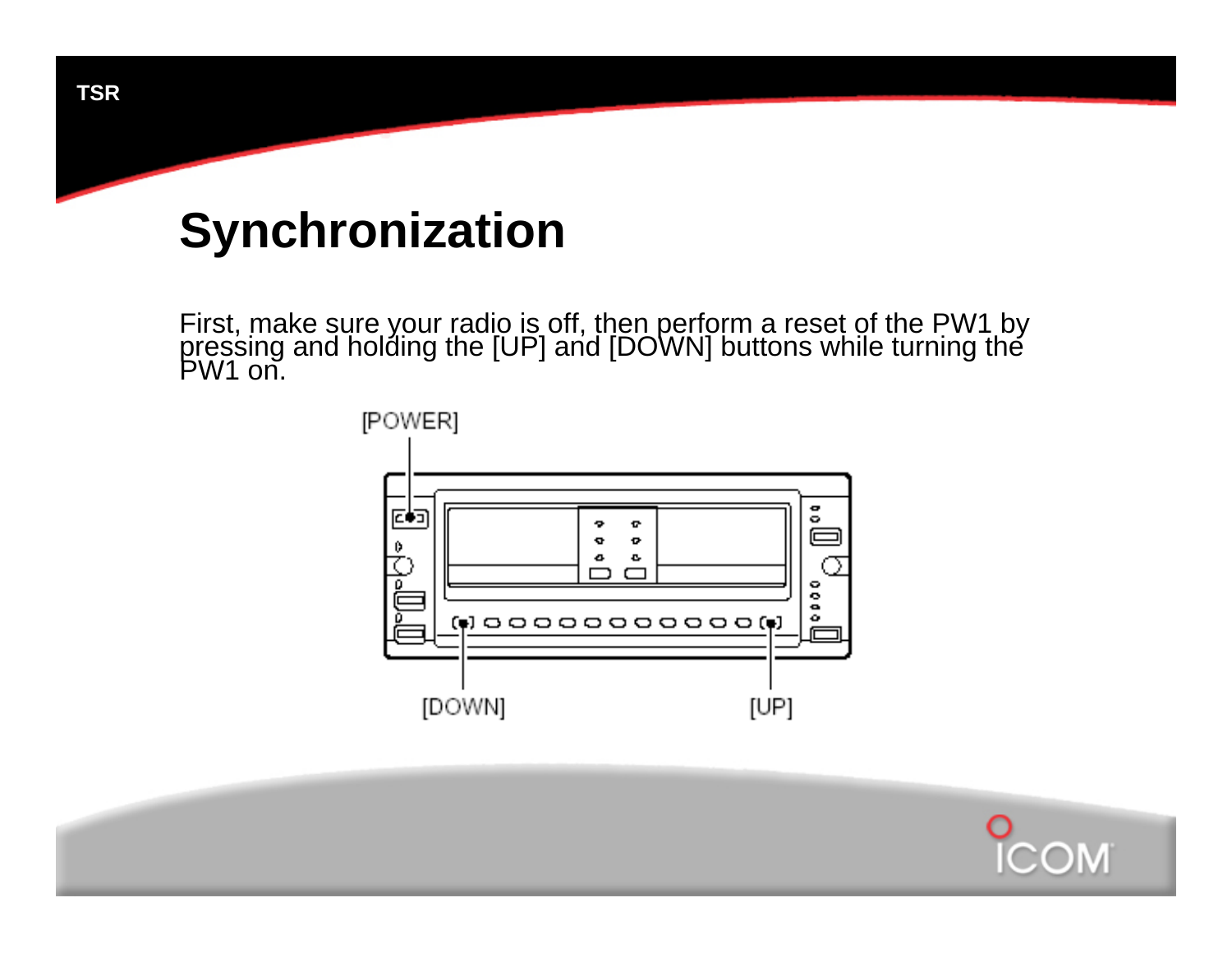Now, turn the PW1 off, hold the [input] button, and turn the PW1 back on. The green "input 1" should now be flashing.



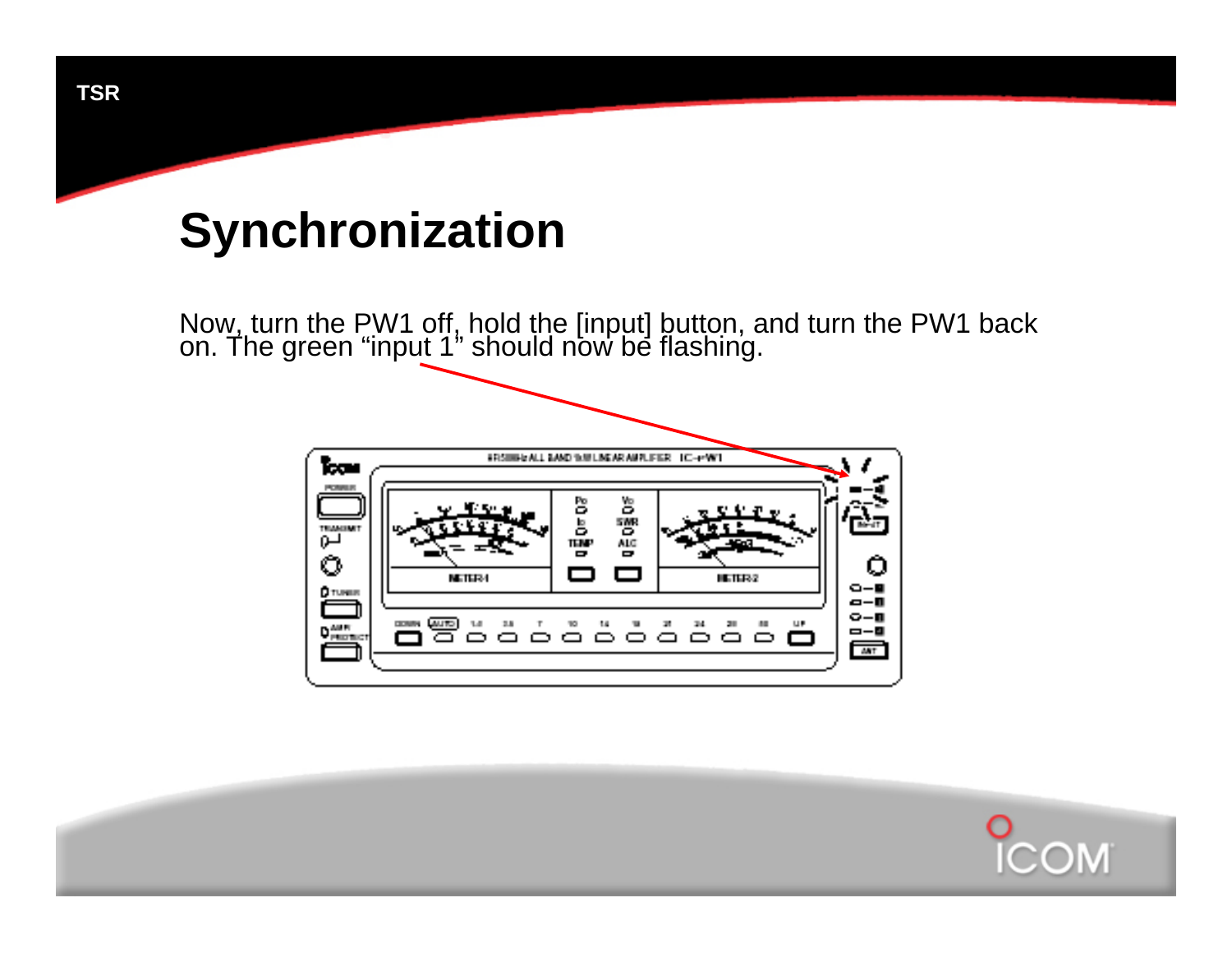Turn on your Icom radio and rotate the tuning dial on the radio until the green "input 1" lights steady.



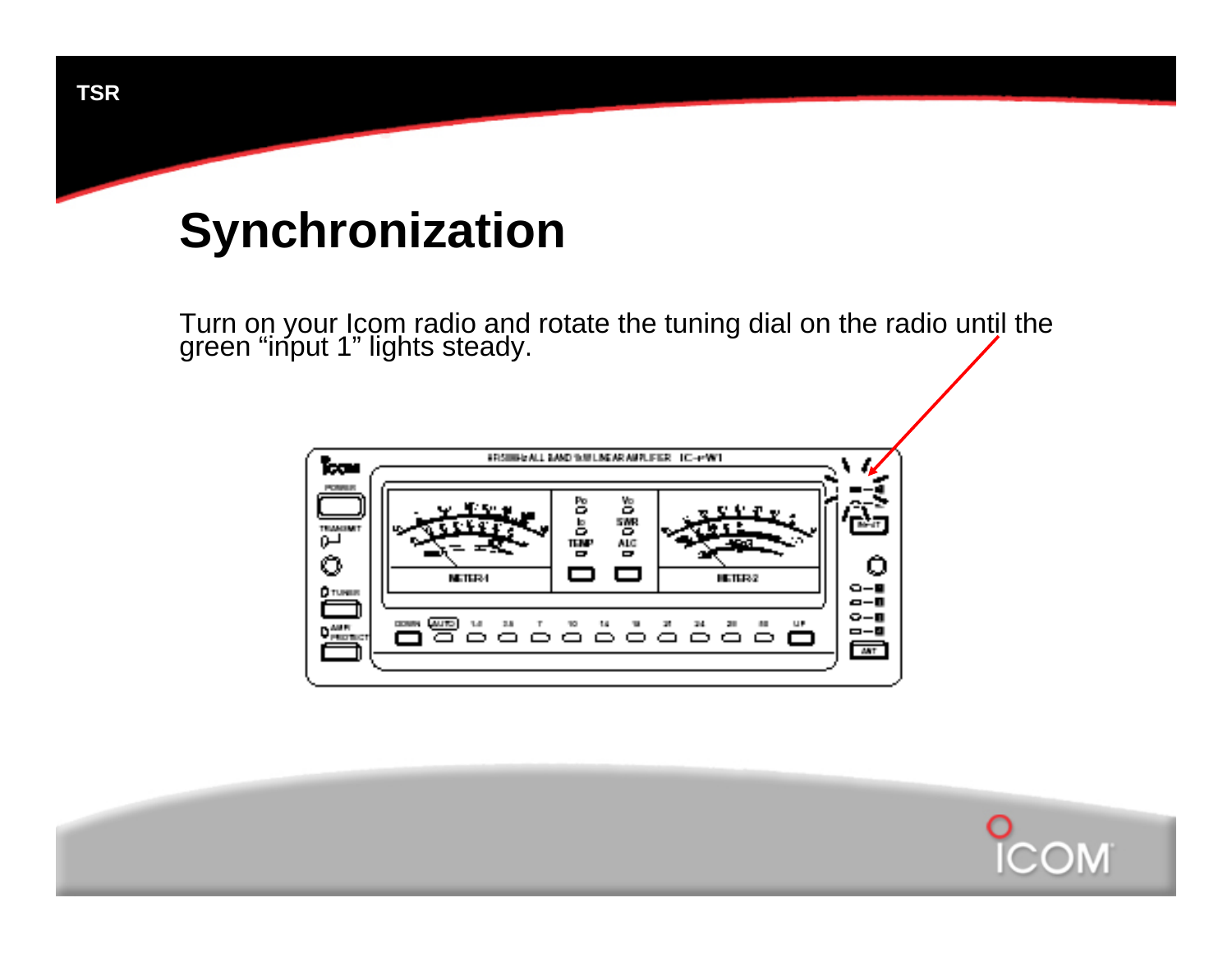If using a 2<sup>nd</sup> Icom radio, power off radio #1 and then press the [input] button to select "input 2". Power on the 2<sup>nd</sup> radio and adjust the radio tuning knob until the light stops blinking.



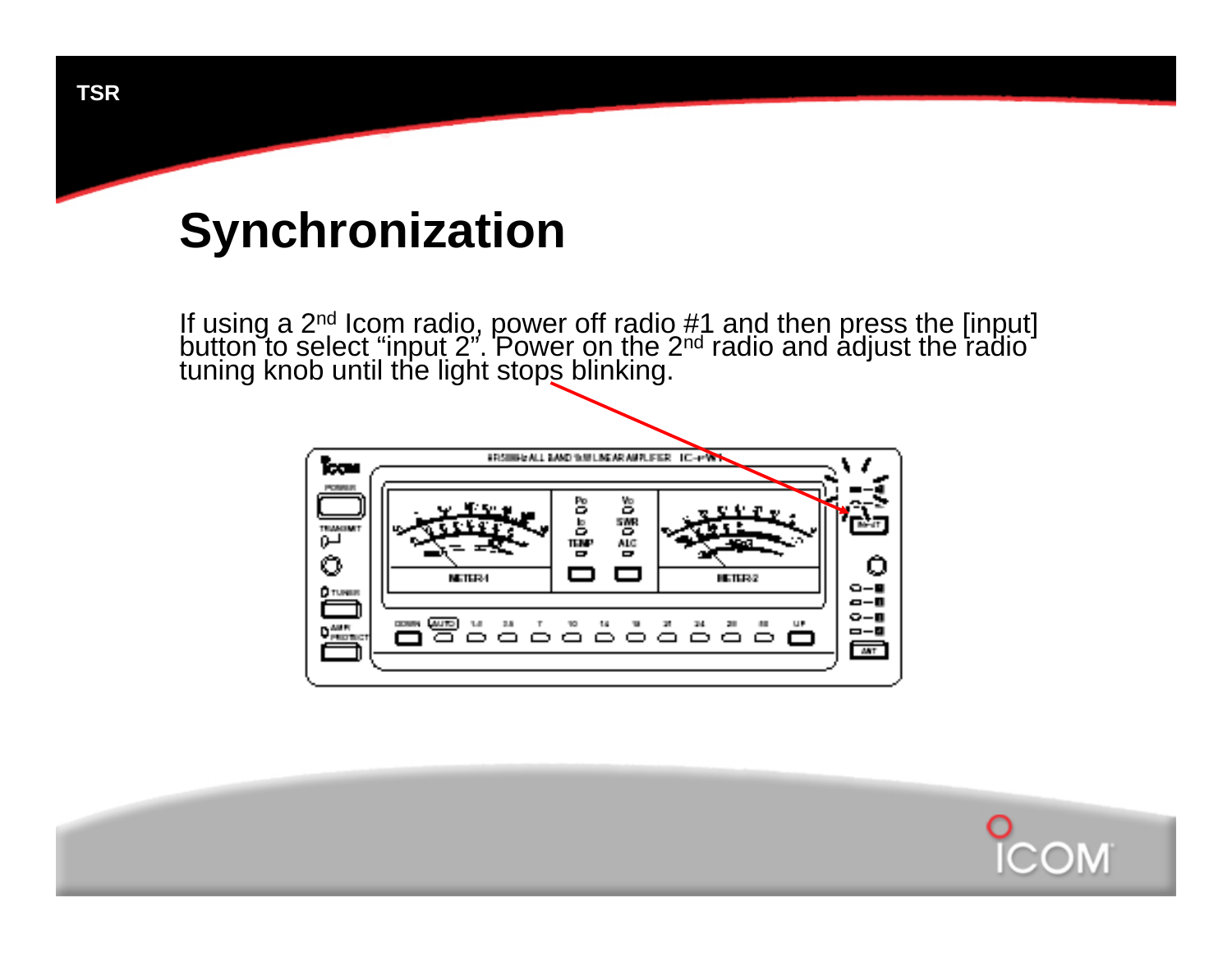Once the radio(s) are synchronized, turn off the radio(s) and the PW1. Turn the PW1 and radio(s) back on and test by changing bands on the radio. The PW1 should automatically change bands with the radio.



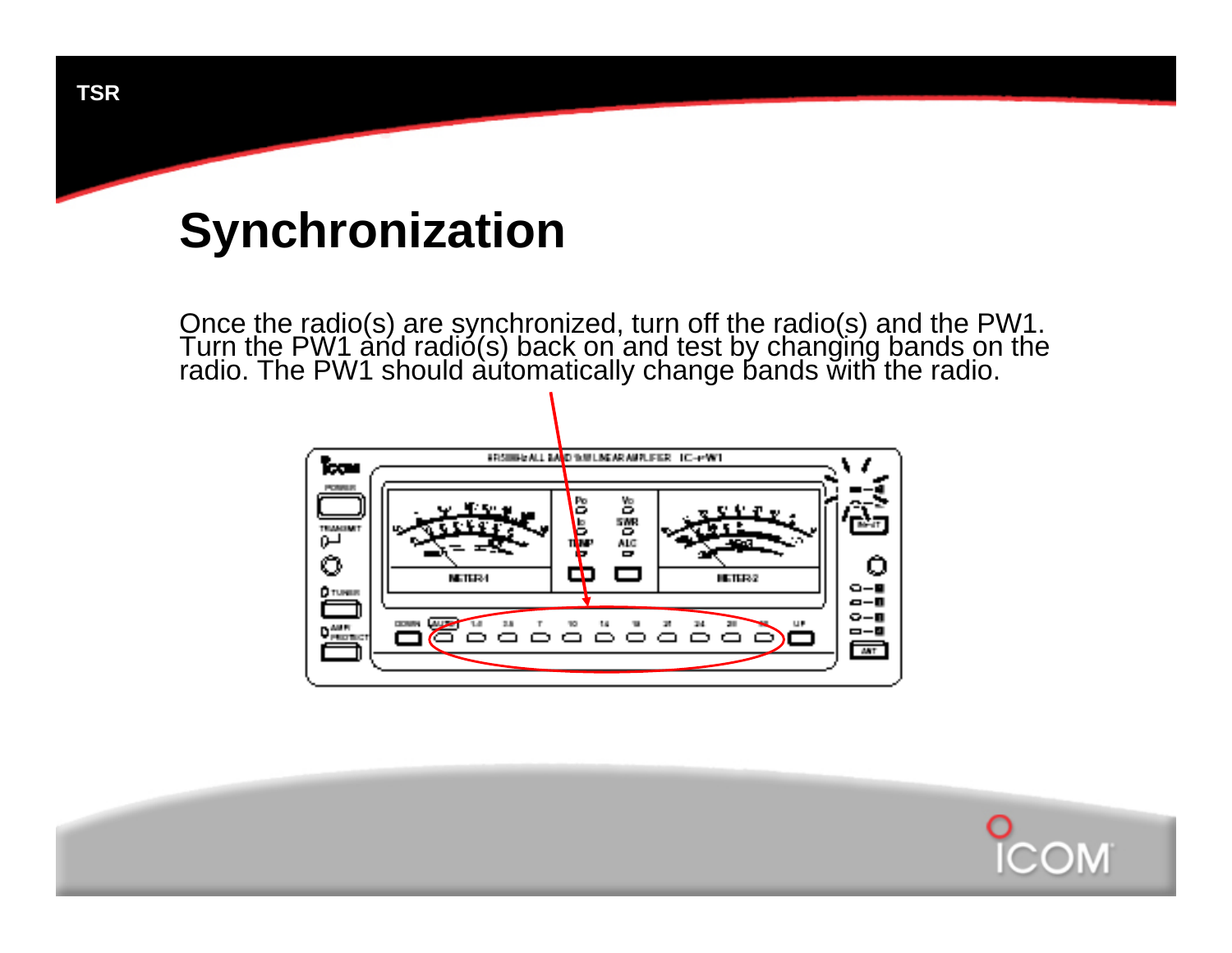The final step is to set the ALC levels for the PW1.

The procedure is the same for 1 or 2 Icom radios.

For proper calibration of the PW1, you should use a dummy load. Make sure the load being used is capable of handling the PW1's output power.

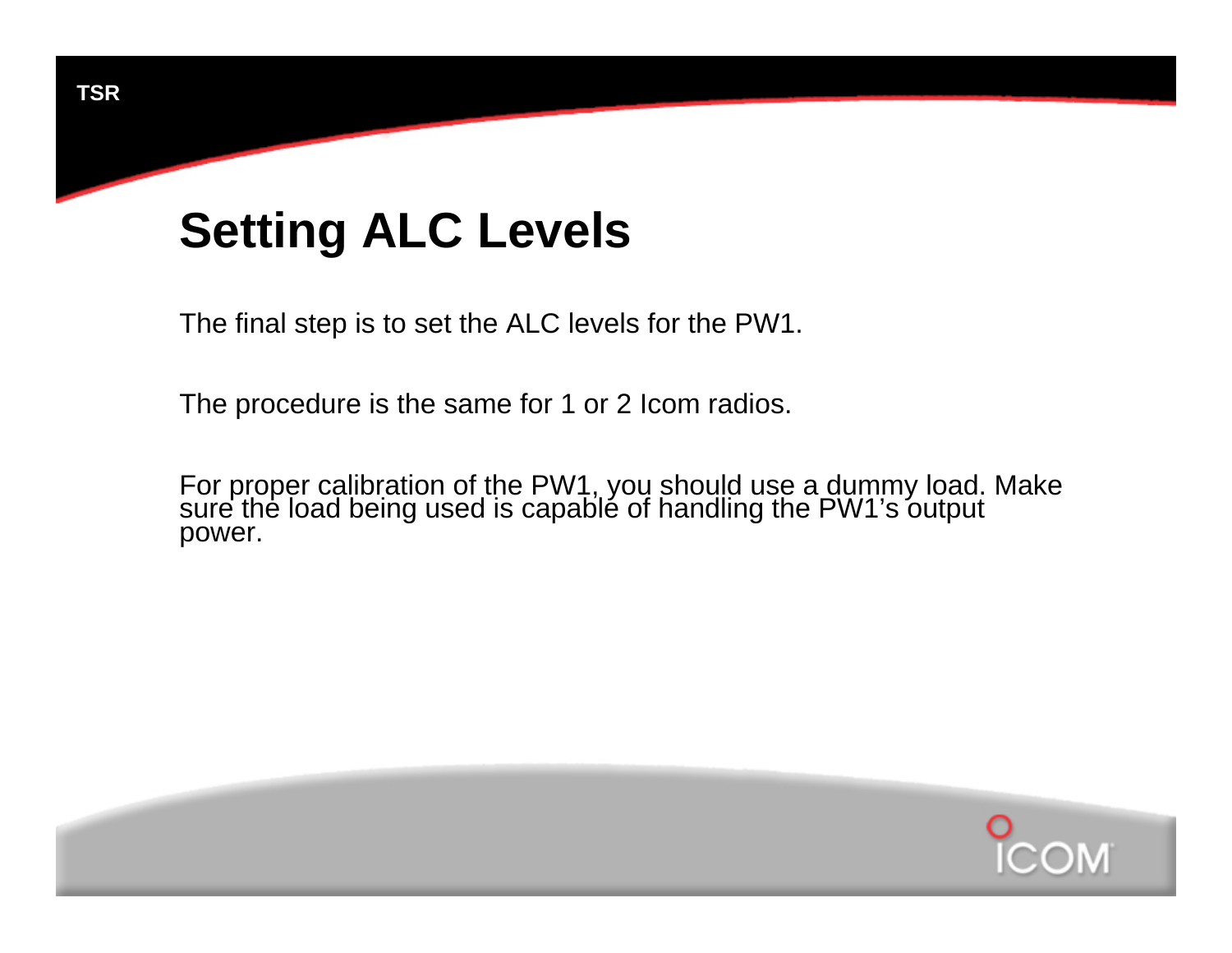First, carefully set the ALC adjustment pot on the rear of the PW1 to the minimum, fully counter-clockwise.



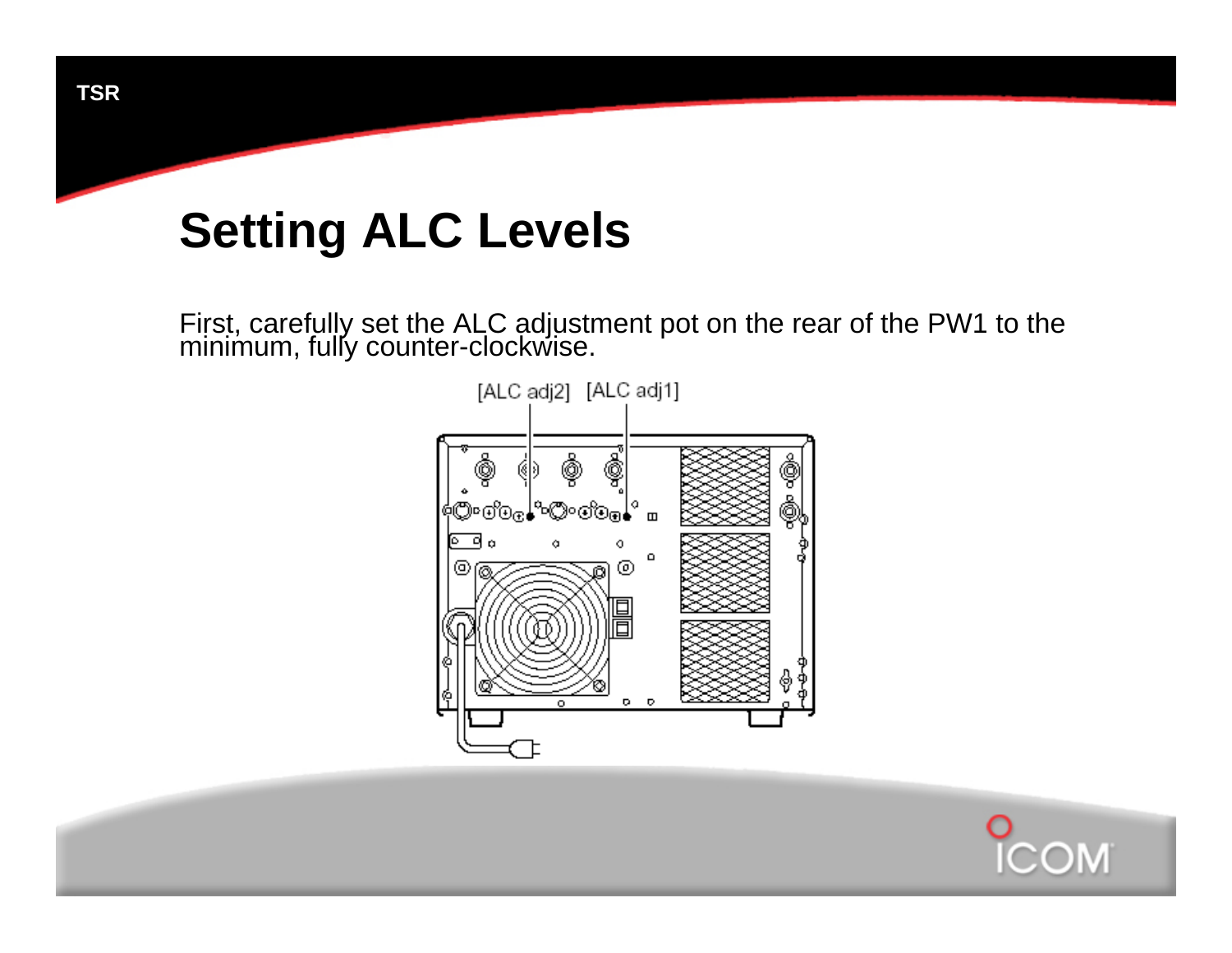Turn on the PW1 (if not already on). Press the [amp/protect] button to turn off the PW1's amp circuit. The green light should be off.



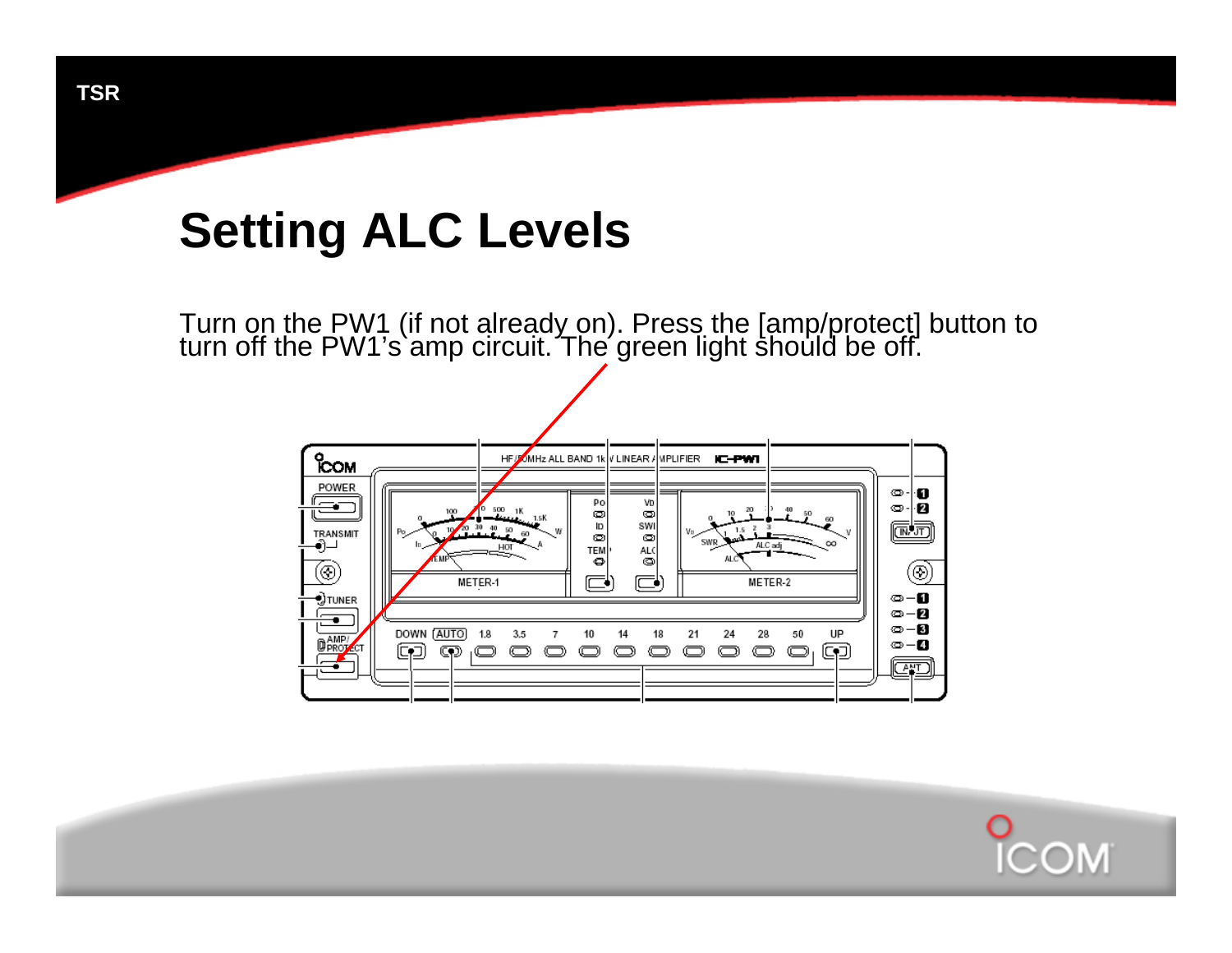Make sure the proper antenna and input are selected.



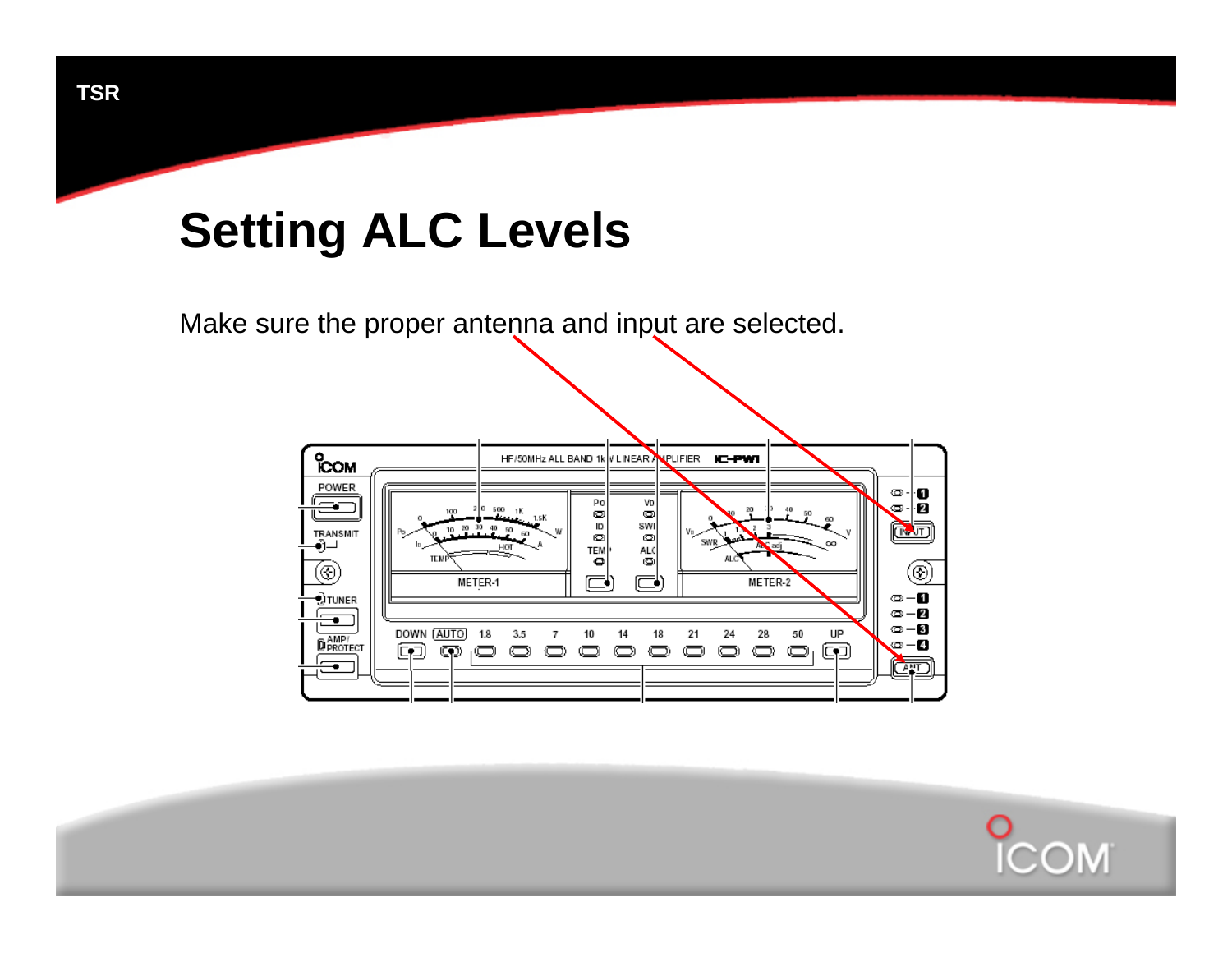Press the [tuner] button to turn on the PW1's tuner circuit. The green light should be on.



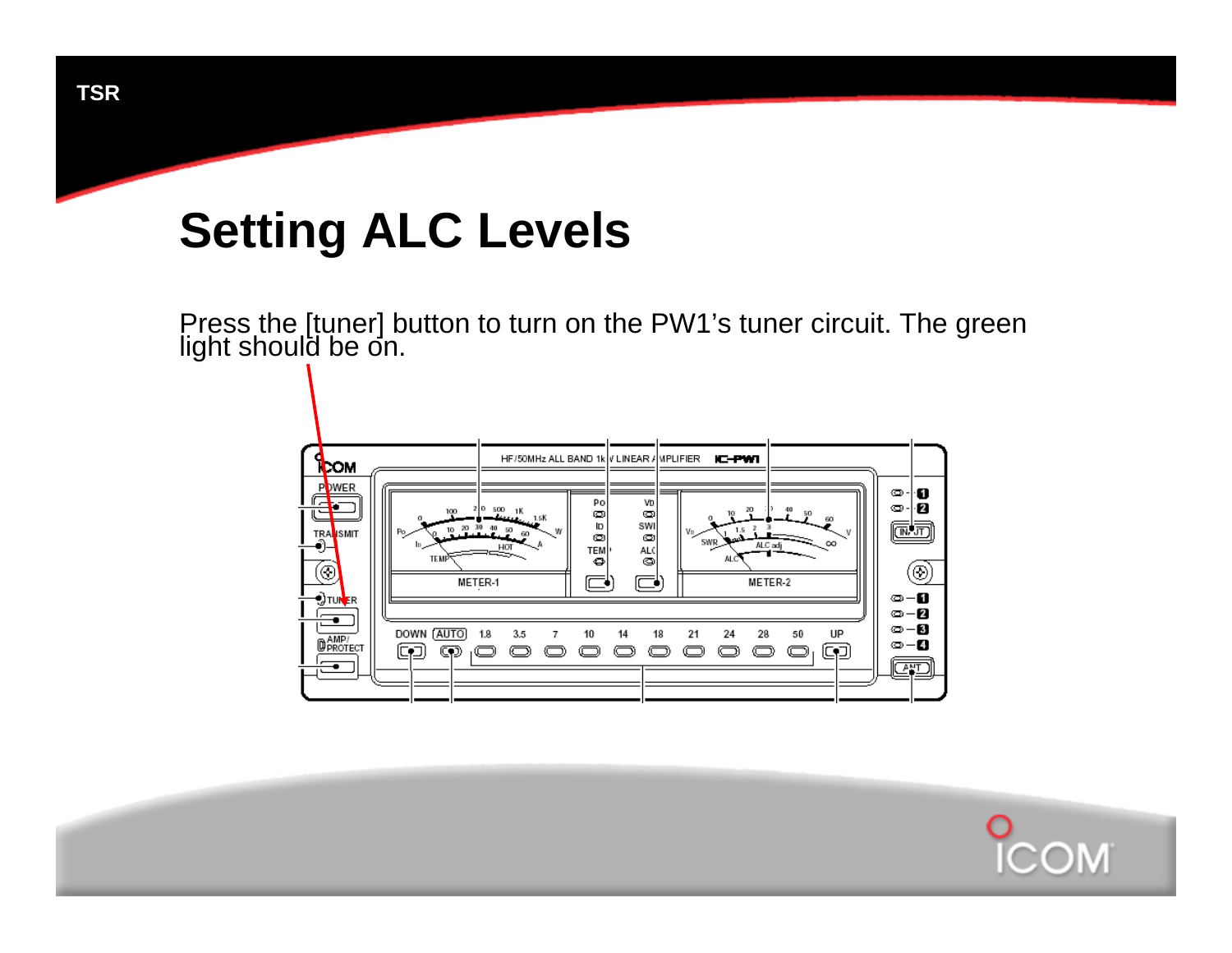Set the left meter to display "power" and the right to display "ALC".



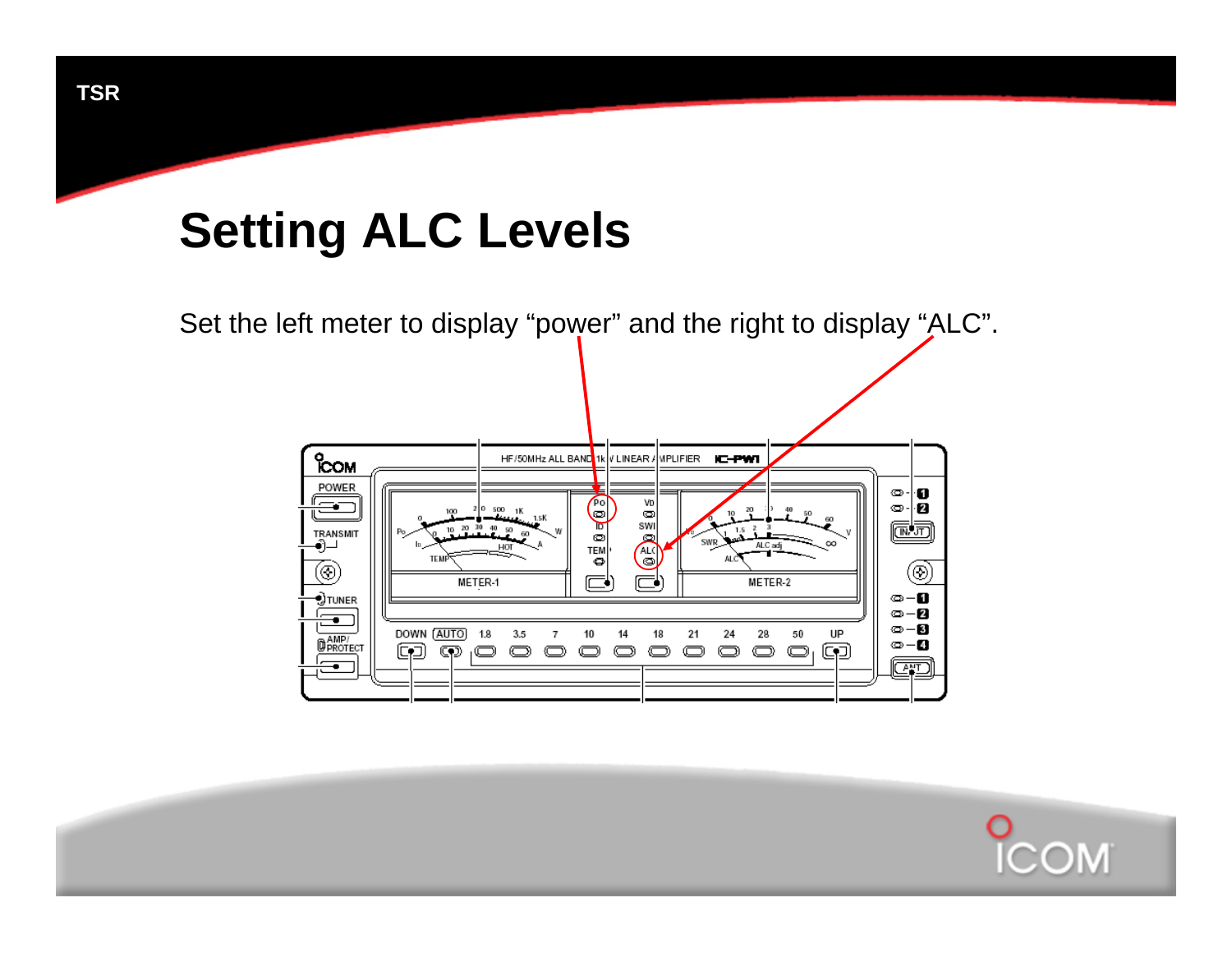Set the radio to RTTY mode and transmit at 100 watts. You should see about 100 watts on the power meter of the PW1.



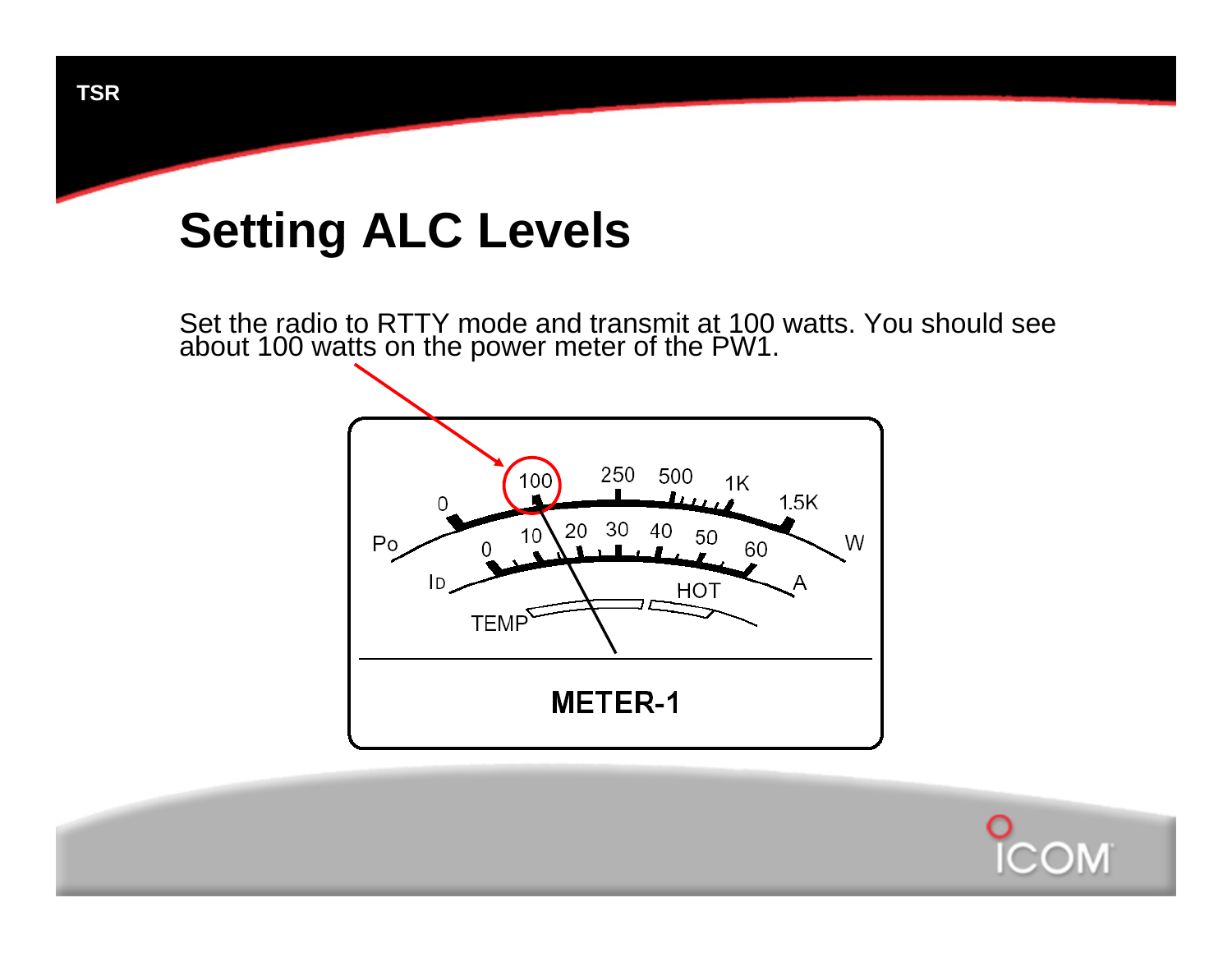Stop transmitting and press the [amp/protect] button to turn the PW1's amp back on. The green light should be on.



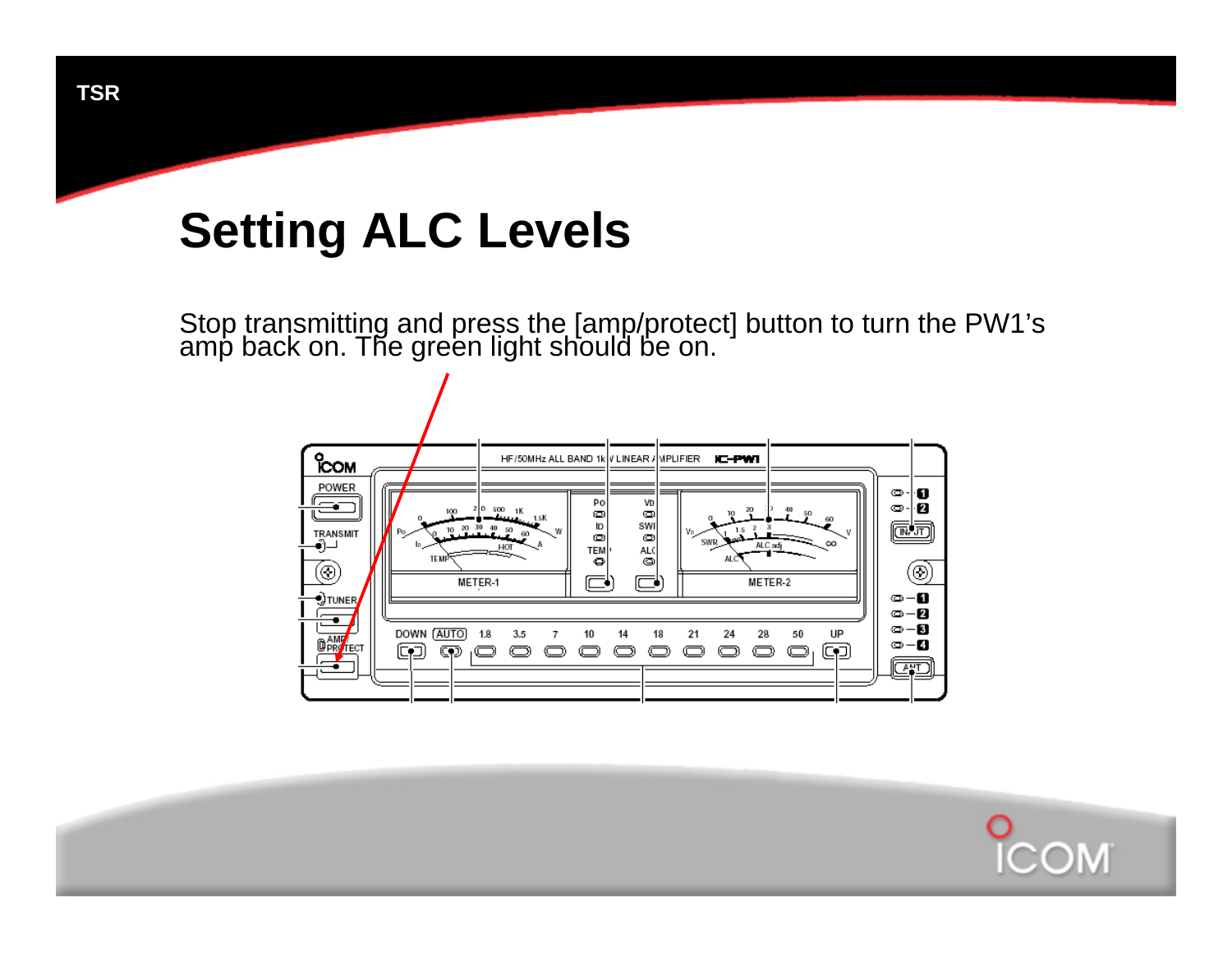Be ready to adjust the ALC adjust screw on the PW1. Transmit from the radio and carefully adjust the ALC until the meter shows mid-scale, as shown below. Once set, stop transmitting.



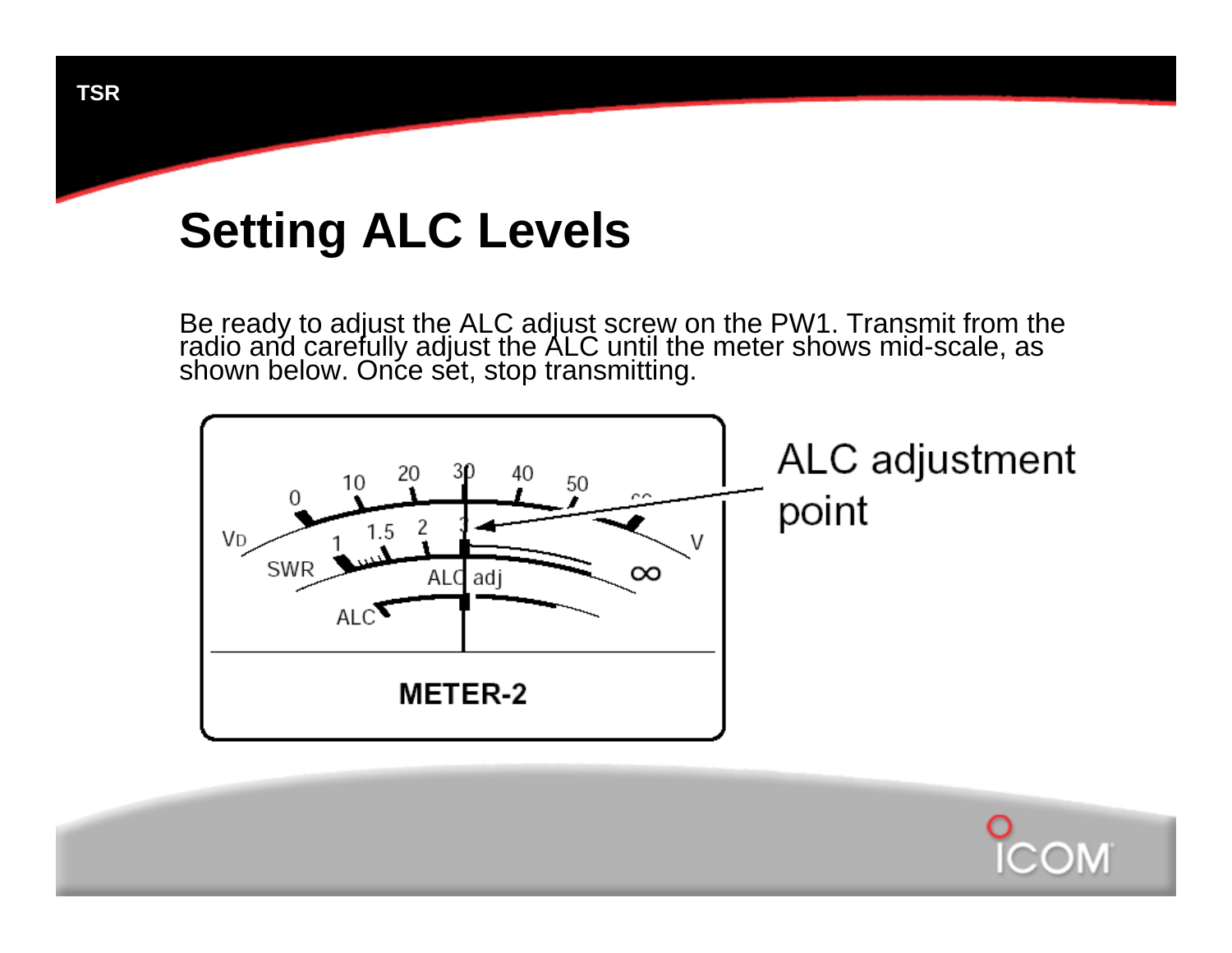